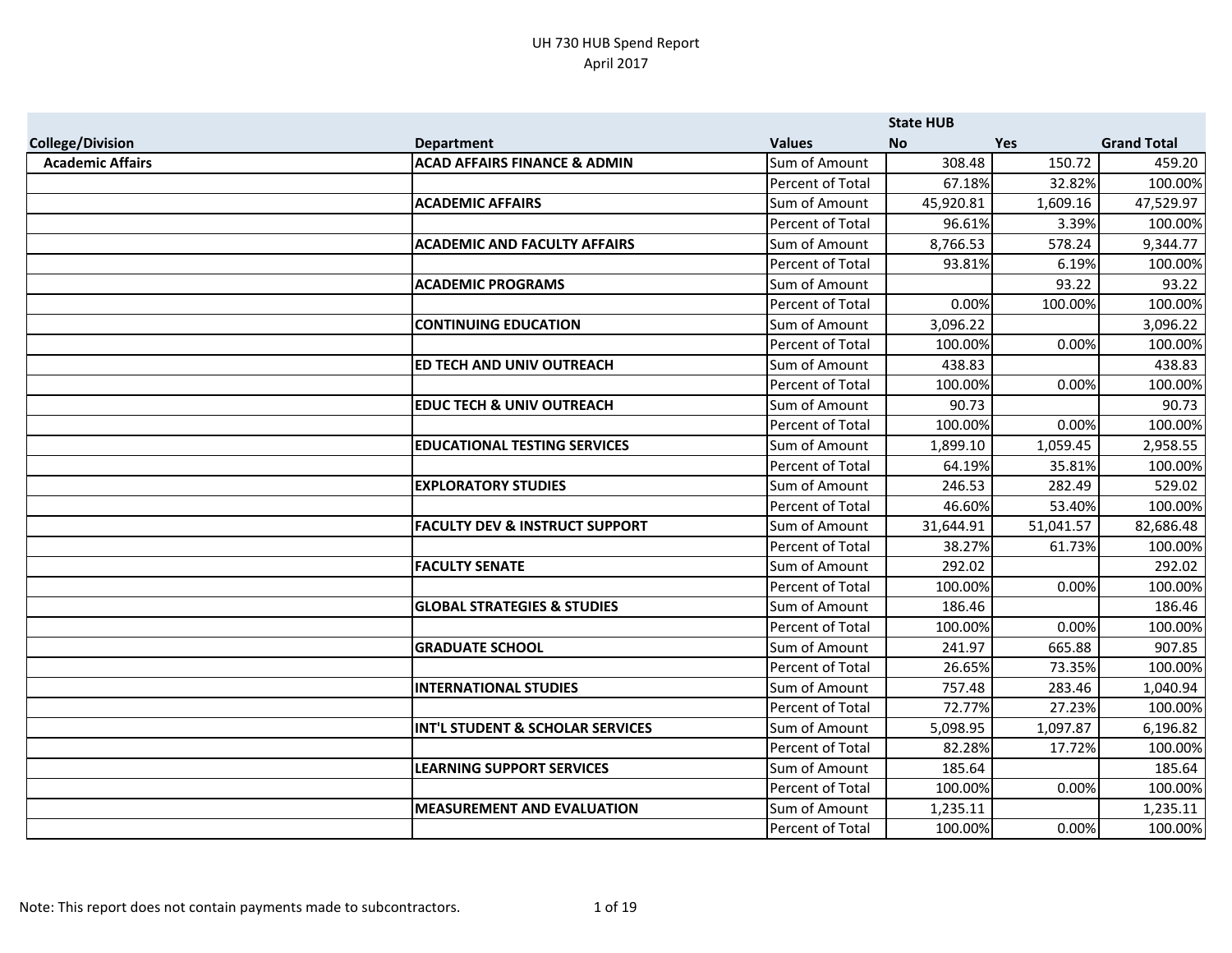|                                          |                                      |                         | <b>State HUB</b> |            |                    |
|------------------------------------------|--------------------------------------|-------------------------|------------------|------------|--------------------|
| <b>College/Division</b>                  | <b>Department</b>                    | <b>Values</b>           | <b>No</b>        | <b>Yes</b> | <b>Grand Total</b> |
| <b>Academic Affairs</b>                  | <b>POLICY &amp; PLANNING</b>         | Sum of Amount           | 602.10           | 3,159.68   | 3,761.78           |
|                                          |                                      | Percent of Total        | 16.01%           | 83.99%     | 100.00%            |
|                                          | <b>UH ENERGY</b>                     | Sum of Amount           | 19,079.21        | 1,267.24   | 20,346.45          |
|                                          |                                      | Percent of Total        | 93.77%           | 6.23%      | 100.00%            |
|                                          | UH OFF-CAMPUS SUPPORT                | Sum of Amount           | 1,269.06         |            | 1,269.06           |
|                                          |                                      | Percent of Total        | 100.00%          | 0.00%      | 100.00%            |
|                                          | UH SUGAR LAND                        | Sum of Amount           | 61,078.76        | 57,131.95  | 118,210.71         |
|                                          |                                      | <b>Percent of Total</b> | 51.67%           | 48.33%     | 100.00%            |
|                                          | UNDERGRADUATE ACADEMIC AFFAIRS       | Sum of Amount           | 80.22            |            | 80.22              |
|                                          |                                      | Percent of Total        | 100.00%          | 0.00%      | 100.00%            |
|                                          | UNDERGRADUATE STUDENT SUCCESS        | Sum of Amount           | 2,840.22         | 2,178.46   | 5,018.68           |
|                                          |                                      | Percent of Total        | 56.59%           | 43.41%     | 100.00%            |
|                                          | UNDERGRADUATE STUDENT SUCCESS CTR    | Sum of Amount           | 108.08           |            | 108.08             |
|                                          |                                      | Percent of Total        | 100.00%          | 0.00%      | 100.00%            |
|                                          | <b>WRITING CENTER</b>                | Sum of Amount           | 617.48           |            | 617.48             |
|                                          |                                      | Percent of Total        | 100.00%          | 0.00%      | 100.00%            |
| <b>Academic Affairs Sum of Amount</b>    |                                      |                         | 186,084.90       | 120,599.39 | 306,684.29         |
| <b>Academic Affairs Percent of Total</b> |                                      |                         | 60.68%           | 39.32%     | 100.00%            |
| <b>Administration and Finance</b>        | <b>ADMINISTRATION &amp; FINANCE</b>  | Sum of Amount           | 65,932.12        | 3,412.74   | 69,344.86          |
|                                          |                                      | Percent of Total        | 95.08%           | 4.92%      | 100.00%            |
|                                          | <b>AUXILIARY SERVICES OPERATIONS</b> | Sum of Amount           | 13,090.17        | 4,283.84   | 17,374.01          |
|                                          |                                      | Percent of Total        | 75.34%           | 24.66%     | 100.00%            |
|                                          | <b>BUDGET</b>                        | Sum of Amount           | 398.45           | 37.99      | 436.44             |
|                                          |                                      | Percent of Total        | 91.30%           | 8.70%      | 100.00%            |
|                                          | <b>BUSINESS SERVICES</b>             | Sum of Amount           | 492.38           | 255.99     | 748.37             |
|                                          |                                      | Percent of Total        | 65.79%           | 34.21%     | 100.00%            |
|                                          | <b>BUSINESS SERVICES III</b>         | Sum of Amount           | 289.74           |            | 289.74             |
|                                          |                                      | Percent of Total        | 100.00%          | 0.00%      | 100.00%            |
|                                          | <b>BUSINESS SERVICES SITE II</b>     | Sum of Amount           | 410.78           |            | 410.78             |
|                                          |                                      | Percent of Total        | 100.00%          | 0.00%      | 100.00%            |
|                                          |                                      | Sum of Amount           | 1,894.00         |            | 1,894.00           |
|                                          | <b>CENTRAL FACILITY SERVICES</b>     |                         |                  |            |                    |
|                                          |                                      | Percent of Total        | 100.00%          | 0.00%      | 100.00%            |
|                                          | <b>COUGAR CARD</b>                   | Sum of Amount           | 3,818.46         | 1,316.34   | 5,134.80           |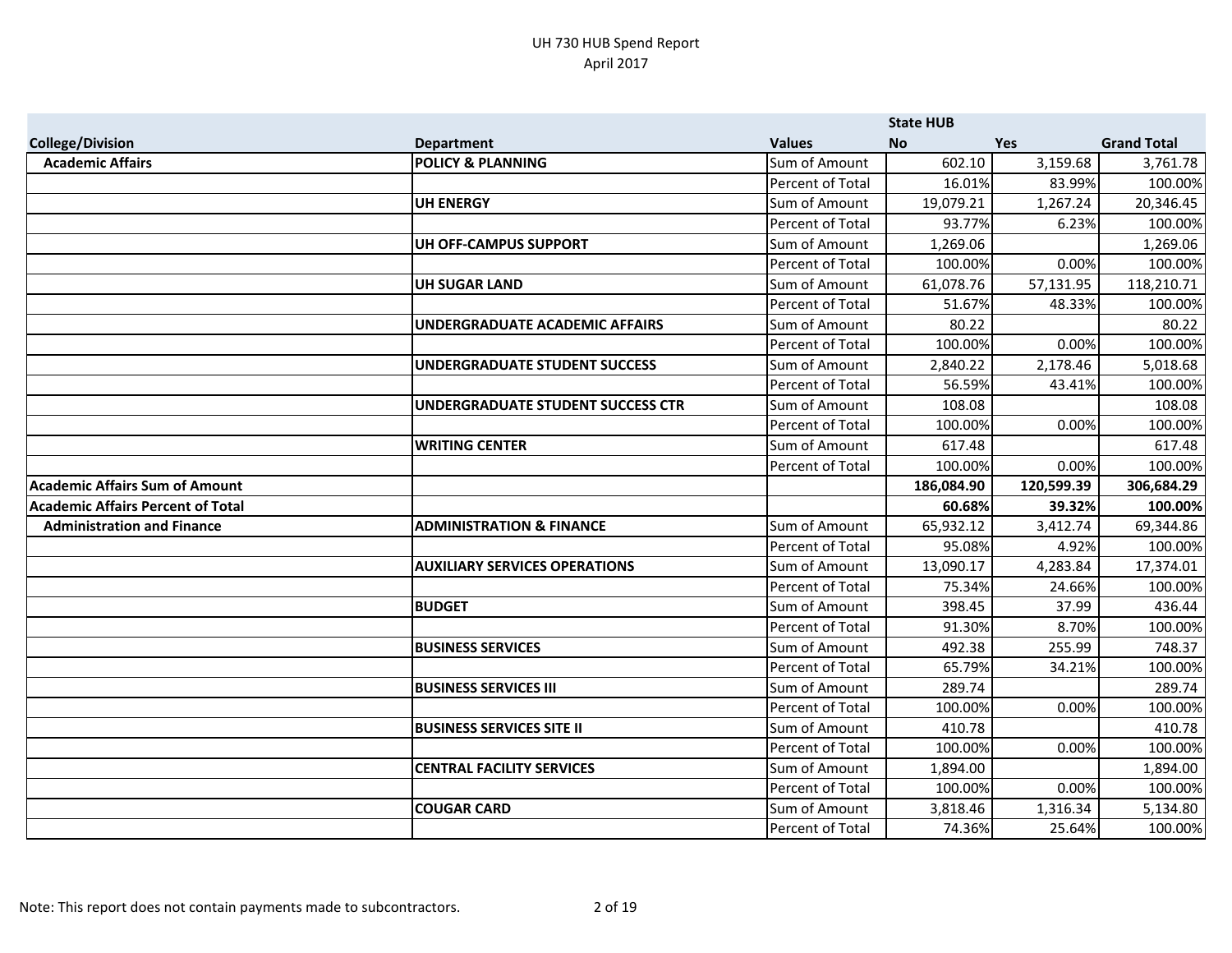|                                   |                                                     |                  | <b>State HUB</b> |            |                    |
|-----------------------------------|-----------------------------------------------------|------------------|------------------|------------|--------------------|
| <b>College/Division</b>           | <b>Department</b>                                   | <b>Values</b>    | <b>No</b>        | Yes        | <b>Grand Total</b> |
| <b>Administration and Finance</b> | <b>CULLEN PERFORMANCE HALL</b>                      | Sum of Amount    | 743.57           | 1,444.54   | 2,188.11           |
|                                   |                                                     | Percent of Total | 33.98%           | 66.02%     | 100.00%            |
|                                   | <b>EMERGENCY MANAGEMENT</b>                         | Sum of Amount    | 196.00           |            | 196.00             |
|                                   |                                                     | Percent of Total | 100.00%          | 0.00%      | 100.00%            |
|                                   | <b>ENTERPRISE SYSTEMS</b>                           | Sum of Amount    | 118,452.88       | 7,476.42   | 125,929.30         |
|                                   |                                                     | Percent of Total | 94.06%           | 5.94%      | 100.00%            |
|                                   | <b>ENV HEALTH &amp; LIFE SAFETY</b>                 | Sum of Amount    | 537.02           | 342.04     | 879.06             |
|                                   |                                                     | Percent of Total | 61.09%           | 38.91%     | 100.00%            |
|                                   | <b>FACILITIES MANAGEMENT</b>                        | Sum of Amount    | 2,693.72         | 75,532.36  | 78,226.08          |
|                                   |                                                     | Percent of Total | 3.44%            | 96.56%     | 100.00%            |
|                                   | <b>FACILITIES OPERATION &amp; MAINT</b>             | Sum of Amount    | 34,413.73        |            | 34,413.73          |
|                                   |                                                     | Percent of Total | 100.00%          | 0.00%      | 100.00%            |
|                                   | <b>FACILITIES PLANNING &amp; CONSTRUCTION</b>       | Sum of Amount    | 10,330,058.13    | 346,633.71 | 10,676,691.84      |
|                                   |                                                     | Percent of Total | 96.75%           | 3.25%      | 100.00%            |
|                                   | <b>FACILITIES/CONSTRUCTION MGMT ADMIN</b>           | Sum of Amount    |                  | 167.98     | 167.98             |
|                                   |                                                     | Percent of Total | 0.00%            | 100.00%    | 100.00%            |
|                                   | <b>FINANCE-A&amp;F</b>                              | Sum of Amount    | 768.01           |            | 768.01             |
|                                   |                                                     | Percent of Total | 100.00%          | 0.00%      | 100.00%            |
|                                   | <b>FINANCIAL REPORTING</b>                          | Sum of Amount    |                  | 36.18      | 36.18              |
|                                   |                                                     | Percent of Total | 0.00%            | 100.00%    | 100.00%            |
|                                   | <b>HIGH PERFORMANCE &amp; COMPUTING &amp; NETWK</b> | Sum of Amount    | 6,022.74         |            | 6,022.74           |
|                                   |                                                     | Percent of Total | 100.00%          | 0.00%      | 100.00%            |
|                                   | <b>HUMAN RESOURCES</b>                              | Sum of Amount    | 18,068.58        | 778.72     | 18,847.30          |
|                                   |                                                     | Percent of Total | 95.87%           | 4.13%      | 100.00%            |
|                                   | <b>INST - BUDGET</b>                                | Sum of Amount    | 894.00           |            | 894.00             |
|                                   |                                                     | Percent of Total | 100.00%          | 0.00%      | 100.00%            |
|                                   | <b>INST - BUSINESS SERVICES</b>                     | Sum of Amount    | 89,265.00        |            | 89,265.00          |
|                                   |                                                     | Percent of Total | 100.00%          | 0.00%      | 100.00%            |
|                                   | <b>INST - FINANCE</b>                               | Sum of Amount    | 27,988.56        |            | 27,988.56          |
|                                   |                                                     | Percent of Total | 100.00%          | 0.00%      | 100.00%            |
|                                   | <b>INST - FINANCIAL ACCOUNTING</b>                  | Sum of Amount    |                  | 29,317.09  | 29,317.09          |
|                                   |                                                     | Percent of Total | 0.00%            | 100.00%    | 100.00%            |
|                                   | <b>KUHF RADIO</b>                                   | Sum of Amount    | 69,070.84        | 11,042.81  | 80,113.65          |
|                                   |                                                     | Percent of Total | 86.22%           | 13.78%     | 100.00%            |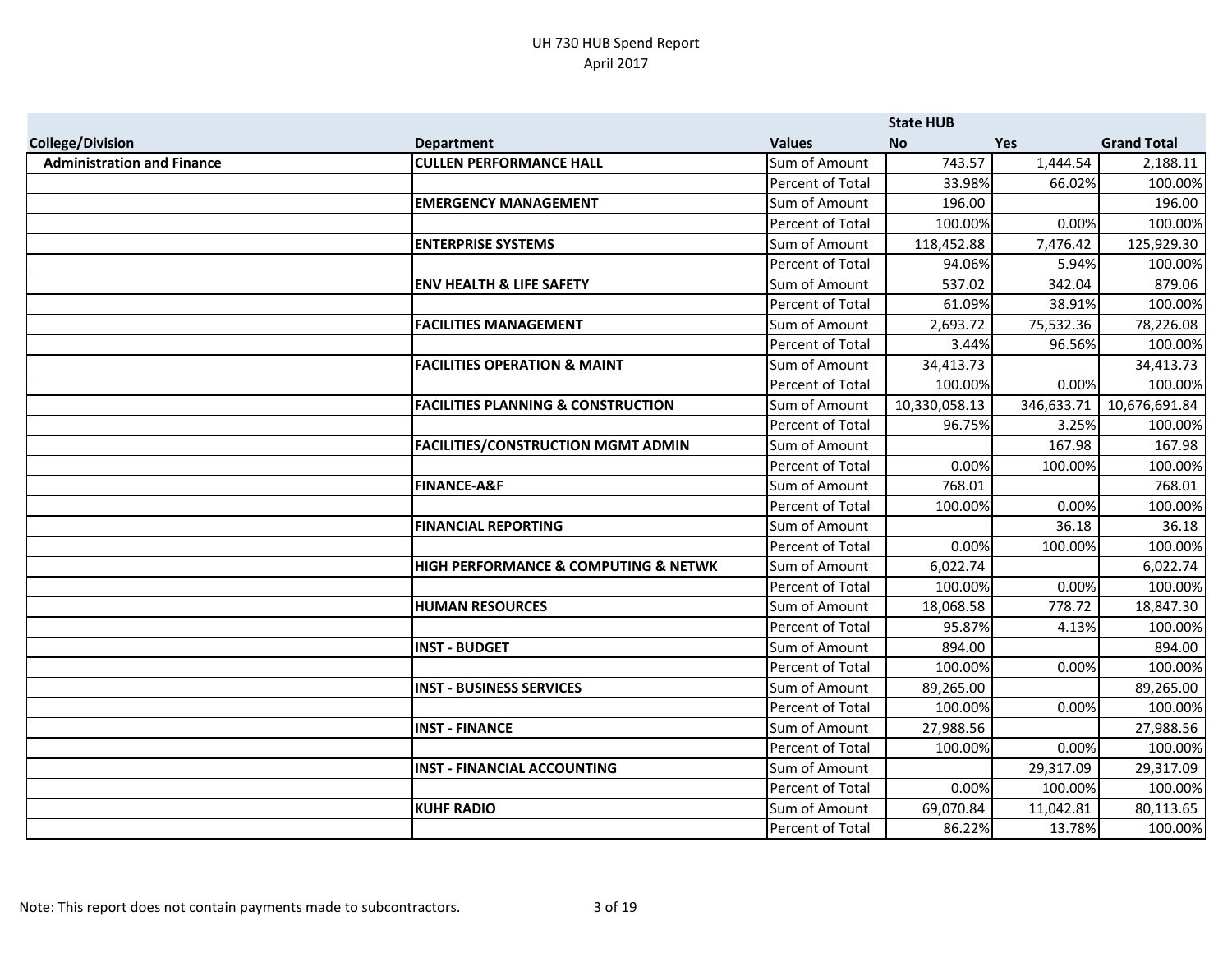|                                   |                                                |                         | <b>State HUB</b> |            |                    |
|-----------------------------------|------------------------------------------------|-------------------------|------------------|------------|--------------------|
| <b>College/Division</b>           | <b>Department</b>                              | <b>Values</b>           | <b>No</b>        | Yes        | <b>Grand Total</b> |
| <b>Administration and Finance</b> | <b>MINOR AND PLANNED PROJECTS</b>              | Sum of Amount           | 77,320.20        |            | 77,320.20          |
|                                   |                                                | Percent of Total        | 100.00%          | 0.00%      | 100.00%            |
|                                   | <b>MINOR IN-HOUSE CONSTRUCTION</b>             | Sum of Amount           | 15,317.05        | 3,158.00   | 18,475.05          |
|                                   |                                                | Percent of Total        | 82.91%           | 17.09%     | 100.00%            |
|                                   | OFFICE EQUAL OPPORTUNITY SRVS                  | Sum of Amount           | 230.45           | 1,137.88   | 1,368.33           |
|                                   |                                                | Percent of Total        | 16.84%           | 83.16%     | 100.00%            |
|                                   | <b>PARKING &amp; TRANSPORTATION OPERATIONS</b> | Sum of Amount           | 17,664.36        | 9,185.97   | 26,850.33          |
|                                   |                                                | <b>Percent of Total</b> | 65.79%           | 34.21%     | 100.00%            |
|                                   | PHY PLANT-AUTOMOTIVE                           | Sum of Amount           | 20,095.88        | 3,488.85   | 23,584.73          |
|                                   |                                                | Percent of Total        | 85.21%           | 14.79%     | 100.00%            |
|                                   | PHY PLANT-GROUNDS MAINT                        | Sum of Amount           | 20,912.50        |            | 20,912.50          |
|                                   |                                                | <b>Percent of Total</b> | 100.00%          | 0.00%      | 100.00%            |
|                                   | PHY PLANT-SOLID WASTE                          | Sum of Amount           | 187.70           | 4,623.53   | 4,811.23           |
|                                   |                                                | <b>Percent of Total</b> | 3.90%            | 96.10%     | 100.00%            |
|                                   | PHYSICAL PLANT                                 | Sum of Amount           | 347,645.56       | 256,944.19 | 604,589.75         |
|                                   |                                                | <b>Percent of Total</b> | 57.50%           | 42.50%     | 100.00%            |
|                                   | <b>POLICE</b>                                  | Sum of Amount           | 17,954.15        | 1,256.00   | 19,210.15          |
|                                   |                                                | Percent of Total        | 93.46%           | 6.54%      | 100.00%            |
|                                   | <b>POSTAL SERVICES OPERATIONS</b>              | Sum of Amount           | 7,065.90         | 153.44     | 7,219.34           |
|                                   |                                                | Percent of Total        | 97.87%           | 2.13%      | 100.00%            |
|                                   | <b>PRINTING OPERATIONS</b>                     | Sum of Amount           | 4,780.92         | 229.91     | 5,010.83           |
|                                   |                                                | Percent of Total        | 95.41%           | 4.59%      | 100.00%            |
|                                   | <b>PUBLIC ART</b>                              | Sum of Amount           | 3,263.39         | 184.68     | 3,448.07           |
|                                   |                                                | Percent of Total        | 94.64%           | 5.36%      | 100.00%            |
|                                   | <b>PUBLIC SAFETY SYSTEMS</b>                   | Sum of Amount           | 10,330.90        |            | 10,330.90          |
|                                   |                                                | Percent of Total        | 100.00%          | 0.00%      | 100.00%            |
|                                   | <b>PURCHASED UTILITIES</b>                     | Sum of Amount           | 56,085.91        |            | 56,085.91          |
|                                   |                                                | Percent of Total        | 100.00%          | 0.00%      | 100.00%            |
|                                   | <b>REAL ESTATE SERVICES</b>                    | Sum of Amount           | 2,500.00         |            | 2,500.00           |
|                                   |                                                | Percent of Total        | 100.00%          | 0.00%      | 100.00%            |
|                                   | <b>RISK MANAGEMENT</b>                         | Sum of Amount           | 203.79           |            | 203.79             |
|                                   |                                                | Percent of Total        | 100.00%          | 0.00%      | 100.00%            |
|                                   | <b>SERVICE LEVEL AGREEMENT</b>                 | Sum of Amount           | 0.00             | 168,221.50 | 168,221.50         |
|                                   |                                                | Percent of Total        | 0.00%            | 100.00%    | 100.00%            |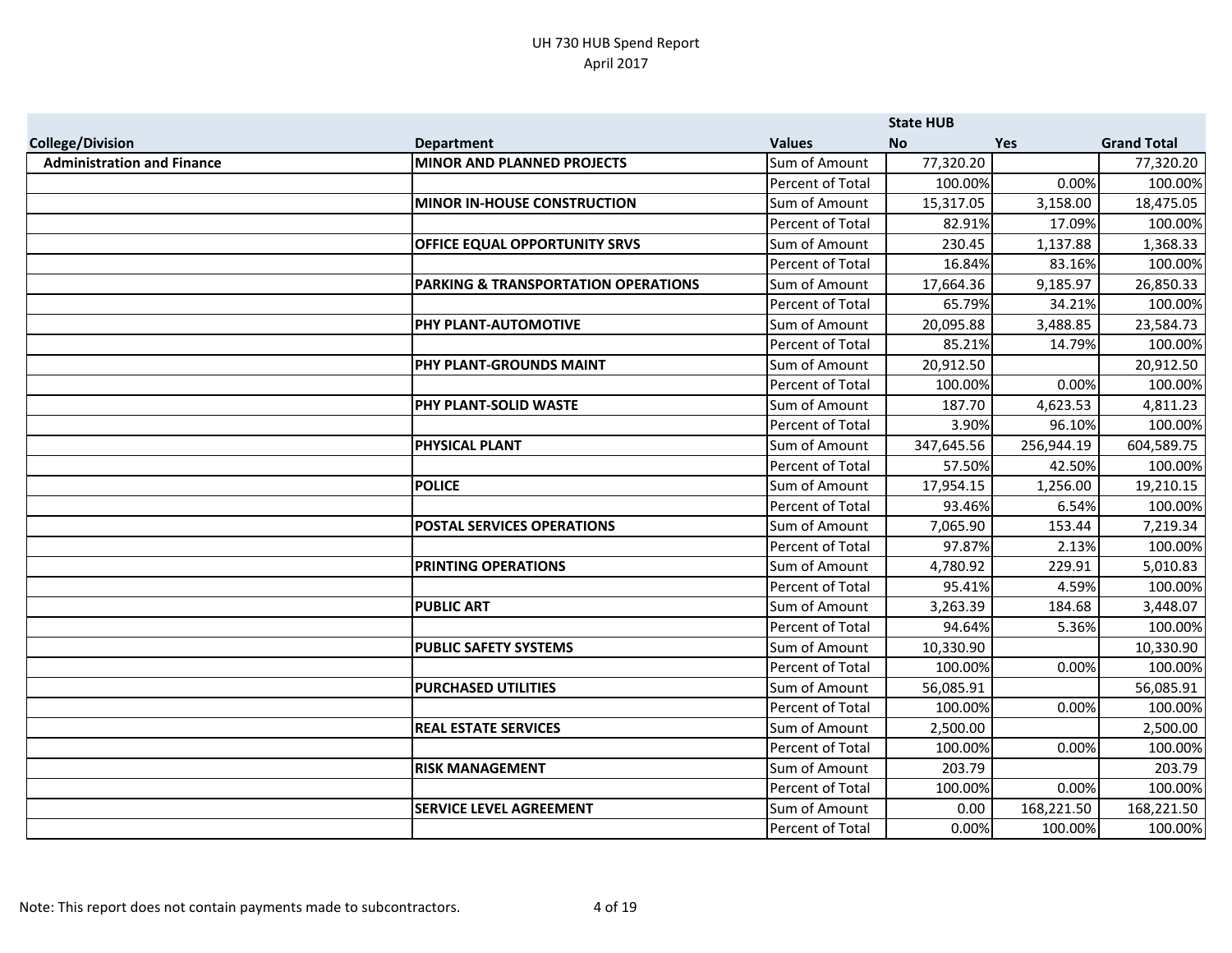|                                                    |                                          |                                   | <b>State HUB</b> |              |                    |
|----------------------------------------------------|------------------------------------------|-----------------------------------|------------------|--------------|--------------------|
| <b>College/Division</b>                            | <b>Department</b>                        | <b>Values</b>                     | <b>No</b>        | <b>Yes</b>   | <b>Grand Total</b> |
| <b>Administration and Finance</b>                  | <b>STUDENT BUSINESS SERVICES</b>         | Sum of Amount                     | 22,241.73        | 1,260.76     | 23,502.49          |
|                                                    |                                          | Percent of Total                  | 94.64%           | 5.36%        | 100.00%            |
|                                                    | <b>TECHNOLOGY SERVICES &amp; SUPPORT</b> | Sum of Amount                     | 86,918.21        | 36,411.17    | 123,329.38         |
|                                                    |                                          | Percent of Total                  | 70.48%           | 29.52%       | 100.00%            |
|                                                    | TV PUBLIC BROADCASTING                   | Sum of Amount                     | 64,078.06        | 10,200.42    | 74,278.48          |
|                                                    |                                          | Percent of Total                  | 86.27%           | 13.73%       | 100.00%            |
|                                                    | UH SPORTS & ENTERTAINMENT SVC            | Sum of Amount                     | 322.66           |              | 322.66             |
|                                                    |                                          | Percent of Total                  | 100.00%          | 0.00%        | 100.00%            |
|                                                    | UIT EXTERNALLY FUNDED PROJECTS           | Sum of Amount                     | 11,516.38        | 111,676.36   | 123,192.74         |
|                                                    |                                          | Percent of Total                  | 9.35%            | 90.65%       | 100.00%            |
|                                                    | <b>UIT SECURITY</b>                      | Sum of Amount                     | 155.01           | 289.31       | 444.32             |
|                                                    |                                          | Percent of Total                  | 34.89%           | 65.11%       | 100.00%            |
|                                                    | UNIV PROPERTY SERVICES OPERATIONS        | Sum of Amount                     | 245,681.00       | 3,425.62     | 249,106.62         |
|                                                    |                                          | Percent of Total                  | 98.62%           | 1.38%        | 100.00%            |
|                                                    | UNIVERSITY INFORMATION TECHNOLOGY        | Sum of Amount                     | 7,992.48         |              | 7,992.48           |
|                                                    |                                          | Percent of Total                  | 100.00%          | 0.00%        | 100.00%            |
|                                                    |                                          |                                   |                  |              |                    |
| <b>Administration and Finance Sum of Amount</b>    |                                          |                                   | 11,825,963.07    | 1,093,926.34 | 12,919,889.41      |
| <b>Administration and Finance Percent of Total</b> |                                          |                                   | 91.53%           | 8.47%        | 100.00%            |
| Architecture                                       | <b>COMMU DESIGN CNTR SUSAN ROGERS</b>    | Sum of Amount                     | 340.72           |              | 340.72             |
|                                                    |                                          | Percent of Total                  | 100.00%          | 0.00%        | 100.00%            |
|                                                    | <b>DEAN, ARCHITECTURE</b>                | Sum of Amount                     | 53,424.50        | 1,627.44     | 55,051.94          |
|                                                    |                                          | Percent of Total                  | 97.04%           | 2.96%        | 100.00%            |
| <b>Architecture Sum of Amount</b>                  |                                          |                                   | 53,765.22        | 1,627.44     | 55,392.66          |
| <b>Architecture Percent of Total</b>               |                                          |                                   | 97.06%           | 2.94%        | 100.00%            |
| <b>Business Administration</b>                     | <b>ACCOUNTANCY AND TAXATION</b>          | Sum of Amount                     | 8,549.99         | 323.43       | 8,873.42           |
|                                                    |                                          | Percent of Total                  | 96.36%           | 3.64%        | 100.00%            |
|                                                    | <b>ACCOUNTING CERTIFICATE PROGRAM</b>    | Sum of Amount                     | 438.20           | 9.68         | 447.88             |
|                                                    |                                          | Percent of Total                  | 97.84%           | 2.16%        | 100.00%            |
|                                                    | <b>BAUER CAREER SERVICES CTR</b>         | Sum of Amount                     | 9,356.16         | 1,806.65     | 11,162.81          |
|                                                    |                                          | Percent of Total                  | 83.82%           | 16.18%       | 100.00%            |
|                                                    | <b>BAUER COMMUNICATIONS</b>              | Sum of Amount                     | 11,204.00        | 7,446.20     | 18,650.20          |
|                                                    |                                          | Percent of Total                  | 60.07%           | 39.93%       | 100.00%            |
|                                                    | <b>BAUER DIVISION OF TECHNOLOGY</b>      | Sum of Amount<br>Percent of Total | 21,444.64        | 7,611.69     | 29,056.33          |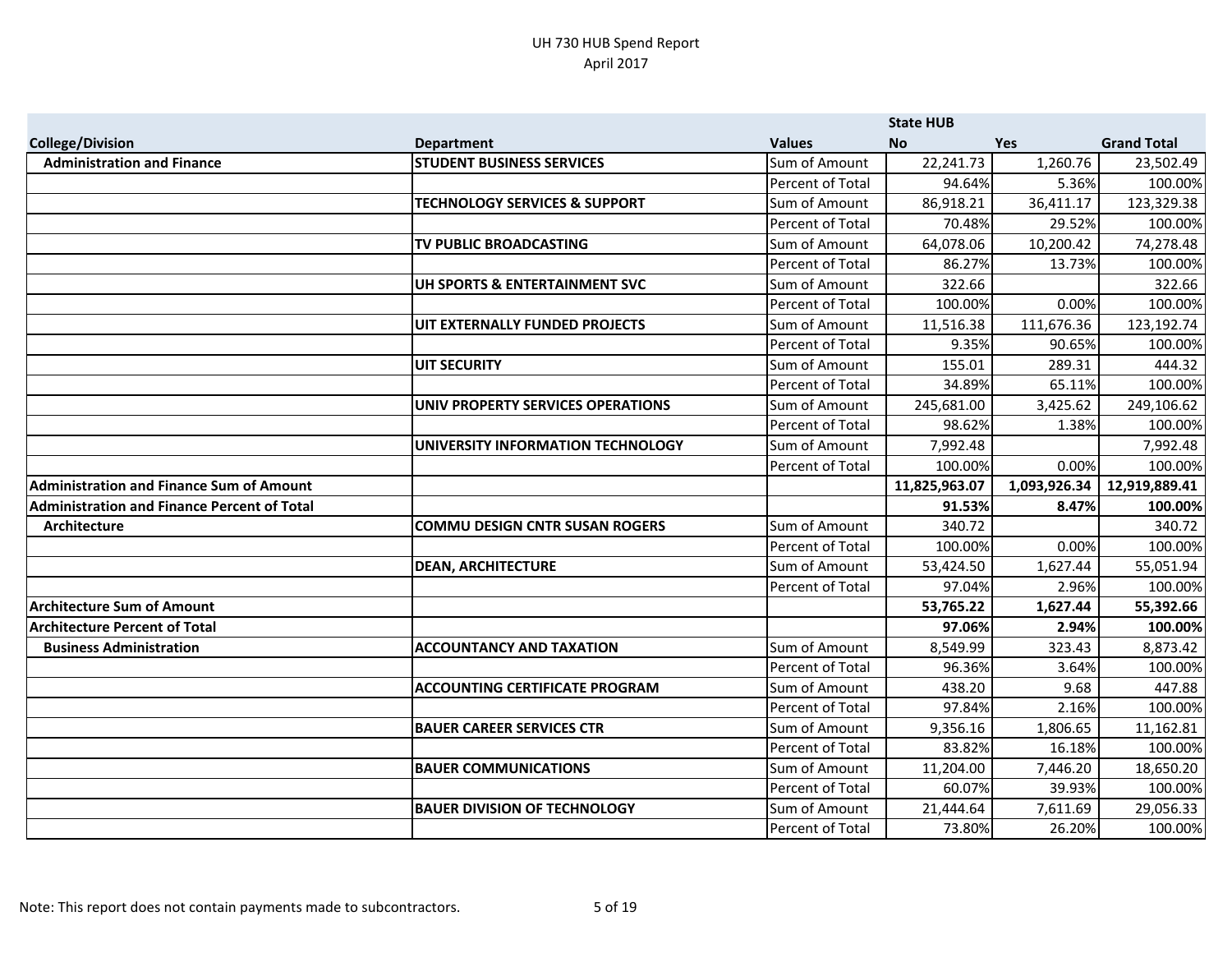|                                                 |                                              |                  | <b>State HUB</b> |           |                    |
|-------------------------------------------------|----------------------------------------------|------------------|------------------|-----------|--------------------|
| <b>College/Division</b>                         | <b>Department</b>                            | <b>Values</b>    | <b>No</b>        | Yes       | <b>Grand Total</b> |
| <b>Business Administration</b>                  | <b>BAUER EXTERNAL RELATIONS DEPT</b>         | Sum of Amount    |                  | 543.86    | 543.86             |
|                                                 |                                              | Percent of Total | 0.00%            | 100.00%   | 100.00%            |
|                                                 | <b>BAUER GRADUATE PROFESSIONAL PROGRAMS</b>  | Sum of Amount    | 6,104.77         | 2,436.40  | 8,541.17           |
|                                                 |                                              | Percent of Total | 71.47%           | 28.53%    | 100.00%            |
|                                                 | <b>CTR FOR EXECUTIVE DEVELOPMENT</b>         | Sum of Amount    | 5,903.42         | 53.67     | 5,957.09           |
|                                                 |                                              | Percent of Total | 99.10%           | 0.90%     | 100.00%            |
|                                                 | <b>DEAN'S OFFICE, BAUER COLLEGE</b>          | Sum of Amount    | 94,575.13        | 8,357.05  | 102,932.18         |
|                                                 |                                              | Percent of Total | 91.88%           | 8.12%     | 100.00%            |
|                                                 | <b>DECISION AND INFORMATION SCIEN</b>        | Sum of Amount    | 1,431.14         | 4,150.69  | 5,581.83           |
|                                                 |                                              | Percent of Total | 25.64%           | 74.36%    | 100.00%            |
|                                                 | <b>EXECUTIVE DEGREE PROGRAMS</b>             | Sum of Amount    | 23,888.05        | 3,729.48  | 27,617.53          |
|                                                 |                                              | Percent of Total | 86.50%           | 13.50%    | 100.00%            |
|                                                 | <b>FINANCE-BAUER COLLEGE</b>                 | Sum of Amount    | 5,093.12         | 2,038.81  | 7,131.93           |
|                                                 |                                              | Percent of Total | 71.41%           | 28.59%    | 100.00%            |
|                                                 | MANAGEMENT-BAUER COLLEGE                     | Sum of Amount    | 248.49           | 218.67    | 467.16             |
|                                                 |                                              | Percent of Total | 53.19%           | 46.81%    | 100.00%            |
|                                                 | <b>MARKETING-BAUER COLLEGE</b>               | Sum of Amount    | 3,468.33         | 2,445.92  | 5,914.25           |
|                                                 |                                              | Percent of Total | 58.64%           | 41.36%    | 100.00%            |
|                                                 | <b>SALES EXCELLENCE INSTITUTE</b>            | Sum of Amount    | 18,749.66        | 64.74     | 18,814.40          |
|                                                 |                                              | Percent of Total | 99.66%           | 0.34%     | 100.00%            |
|                                                 | <b>SMALL BUSINESS DEV CENTER</b>             | Sum of Amount    | 28,338.10        | 6,373.13  | 34,711.23          |
|                                                 |                                              | Percent of Total | 81.64%           | 18.36%    | 100.00%            |
|                                                 | UNDERGRAD BUSINESS PROG                      | Sum of Amount    | 2,922.27         | 583.78    | 3,506.05           |
|                                                 |                                              | Percent of Total | 83.35%           | 16.65%    | 100.00%            |
|                                                 | <b>WOLFF CTR FOR ENTREPRENEURSHIP</b>        | Sum of Amount    | 2,934.23         | 8,373.29  | 11,307.52          |
|                                                 |                                              | Percent of Total | 25.95%           | 74.05%    | 100.00%            |
| <b>Business Administration Sum of Amount</b>    |                                              |                  | 244,649.70       | 56,567.14 | 301,216.84         |
| <b>Business Administration Percent of Total</b> |                                              |                  | 81.22%           | 18.78%    | 100.00%            |
| <b>Chancellor/President</b>                     | <b>BASEBALL</b>                              | Sum of Amount    | 34,398.00        | 6,068.09  | 40,466.09          |
|                                                 |                                              | Percent of Total | 85.00%           | 15.00%    | 100.00%            |
|                                                 | <b>COMMUNITY RELATIONS &amp; INST ACCESS</b> | Sum of Amount    | 295.47           | 61.60     | 357.07             |
|                                                 |                                              | Percent of Total | 82.75%           | 17.25%    | 100.00%            |
|                                                 | <b>FOOTBALL</b>                              | Sum of Amount    | 60,518.43        | 771.05    | 61,289.48          |
|                                                 |                                              | Percent of Total | 98.74%           | 1.26%     | 100.00%            |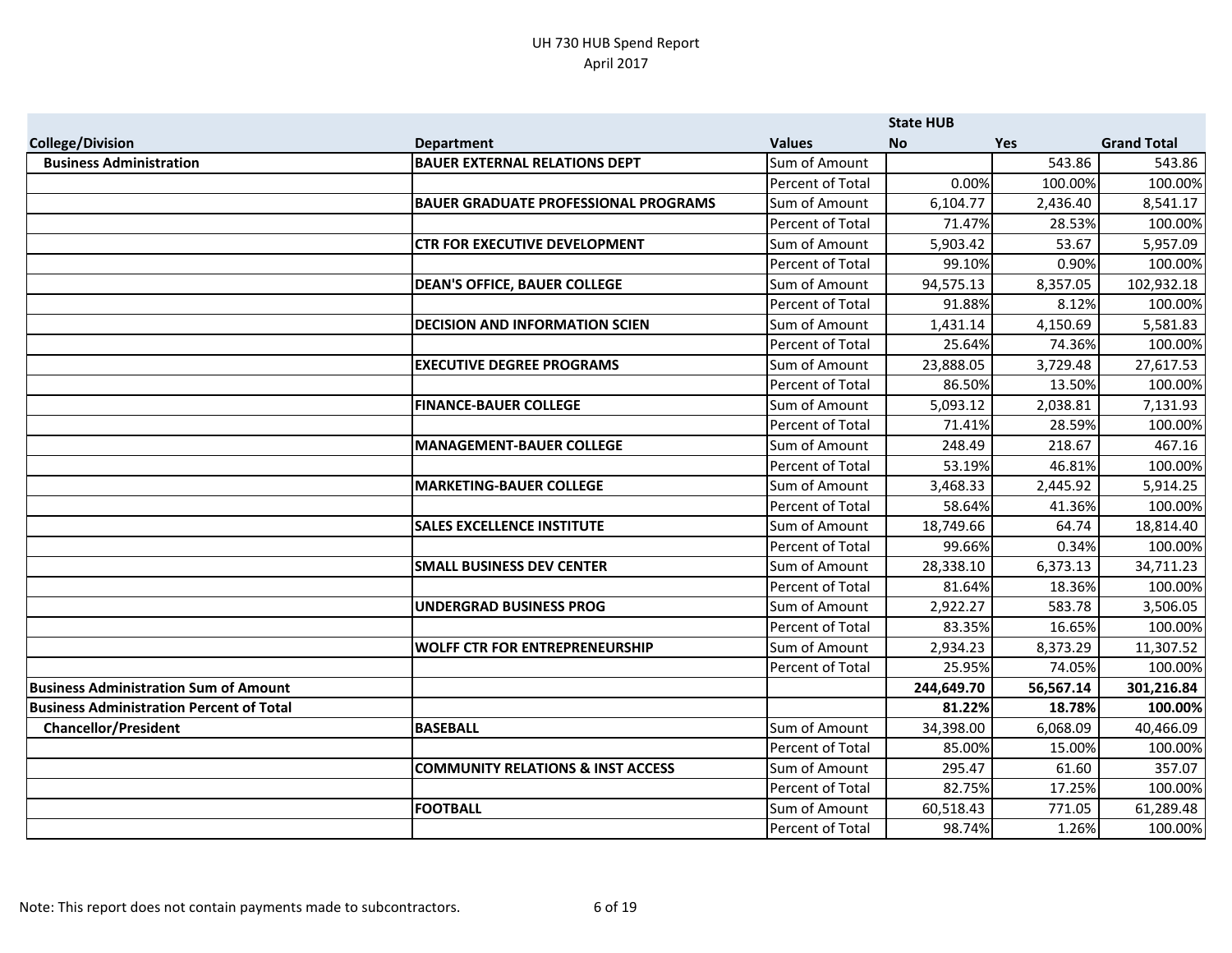|                                              |                                      |                  | <b>State HUB</b> |           |                    |
|----------------------------------------------|--------------------------------------|------------------|------------------|-----------|--------------------|
| <b>College/Division</b>                      | <b>Department</b>                    | <b>Values</b>    | <b>No</b>        | Yes       | <b>Grand Total</b> |
| <b>Chancellor/President</b>                  | <b>INTERCOLLEGIATE ATHLETICS</b>     | Sum of Amount    | 424,621.95       | 18,049.42 | 442,671.37         |
|                                              |                                      | Percent of Total | 95.92%           | 4.08%     | 100.00%            |
|                                              | <b>MEN'S BASKETBALL</b>              | Sum of Amount    | 14,031.21        | 922.50    | 14,953.71          |
|                                              |                                      | Percent of Total | 93.83%           | 6.17%     | 100.00%            |
|                                              | <b>MEN'S GOLF</b>                    | Sum of Amount    | 5,671.07         |           | 5,671.07           |
|                                              |                                      | Percent of Total | 100.00%          | 0.00%     | 100.00%            |
|                                              | <b>MEN'S TRACK AND FIELD</b>         | Sum of Amount    | 43,073.35        | 877.50    | 43,950.85          |
|                                              |                                      | Percent of Total | 98.00%           | 2.00%     | 100.00%            |
|                                              | <b>OFFICE OF SPECIAL EVENTS</b>      | Sum of Amount    | 208,356.51       | 205.92    | 208,562.43         |
|                                              |                                      | Percent of Total | 99.90%           | 0.10%     | 100.00%            |
|                                              | <b>PRESIDENT</b>                     | Sum of Amount    | 551.04           | 1,139.40  | 1,690.44           |
|                                              |                                      | Percent of Total | 32.60%           | 67.40%    | 100.00%            |
|                                              | <b>STAFF COUNCIL</b>                 | Sum of Amount    | 1,512.83         | 146.15    | 1,658.98           |
|                                              |                                      | Percent of Total | 91.19%           | 8.81%     | 100.00%            |
|                                              | <b>WOMEN'S BASKETBALL</b>            | Sum of Amount    | 12,453.93        | 655.17    | 13,109.10          |
|                                              |                                      | Percent of Total | 95.00%           | 5.00%     | 100.00%            |
|                                              | <b>WOMEN'S SOCCER</b>                | Sum of Amount    | 2,721.50         | 360.00    | 3,081.50           |
|                                              |                                      | Percent of Total | 88.32%           | 11.68%    | 100.00%            |
|                                              | <b>WOMEN'S SOFTBALL</b>              | Sum of Amount    | 12,362.48        | 4,230.00  | 16,592.48          |
|                                              |                                      | Percent of Total | 74.51%           | 25.49%    | 100.00%            |
|                                              | <b>WOMEN'S SWIMMING &amp; DIVING</b> | Sum of Amount    | 2,812.19         |           | 2,812.19           |
|                                              |                                      | Percent of Total | 100.00%          | 0.00%     | 100.00%            |
|                                              | <b>WOMEN'S TENNIS</b>                | Sum of Amount    | 3,013.05         |           | 3,013.05           |
|                                              |                                      | Percent of Total | 100.00%          | 0.00%     | 100.00%            |
| <b>Chancellor/President Sum of Amount</b>    |                                      |                  | 826,393.01       | 33,486.80 | 859,879.81         |
| <b>Chancellor/President Percent of Total</b> |                                      |                  | 96.11%           | 3.89%     | 100.00%            |
| <b>College of the Arts</b>                   | <b>ART</b>                           | Sum of Amount    | 18,176.22        | 1,096.69  | 19,272.91          |
|                                              |                                      | Percent of Total | 94.31%           | 5.69%     | 100.00%            |
|                                              | <b>BAND</b>                          | Sum of Amount    | 3,811.29         |           | 3,811.29           |
|                                              |                                      | Percent of Total | 100.00%          | 0.00%     | 100.00%            |
|                                              | <b>BLAFFER GALLERY</b>               | Sum of Amount    | 2,381.38         | 516.66    | 2,898.04           |
|                                              |                                      | Percent of Total | 82.17%           | 17.83%    | 100.00%            |
|                                              | <b>CWMCA CENTER FOR THE ARTS</b>     | Sum of Amount    | 195,376.66       | 4,102.50  | 199,479.16         |
|                                              |                                      | Percent of Total | 97.94%           | 2.06%     | 100.00%            |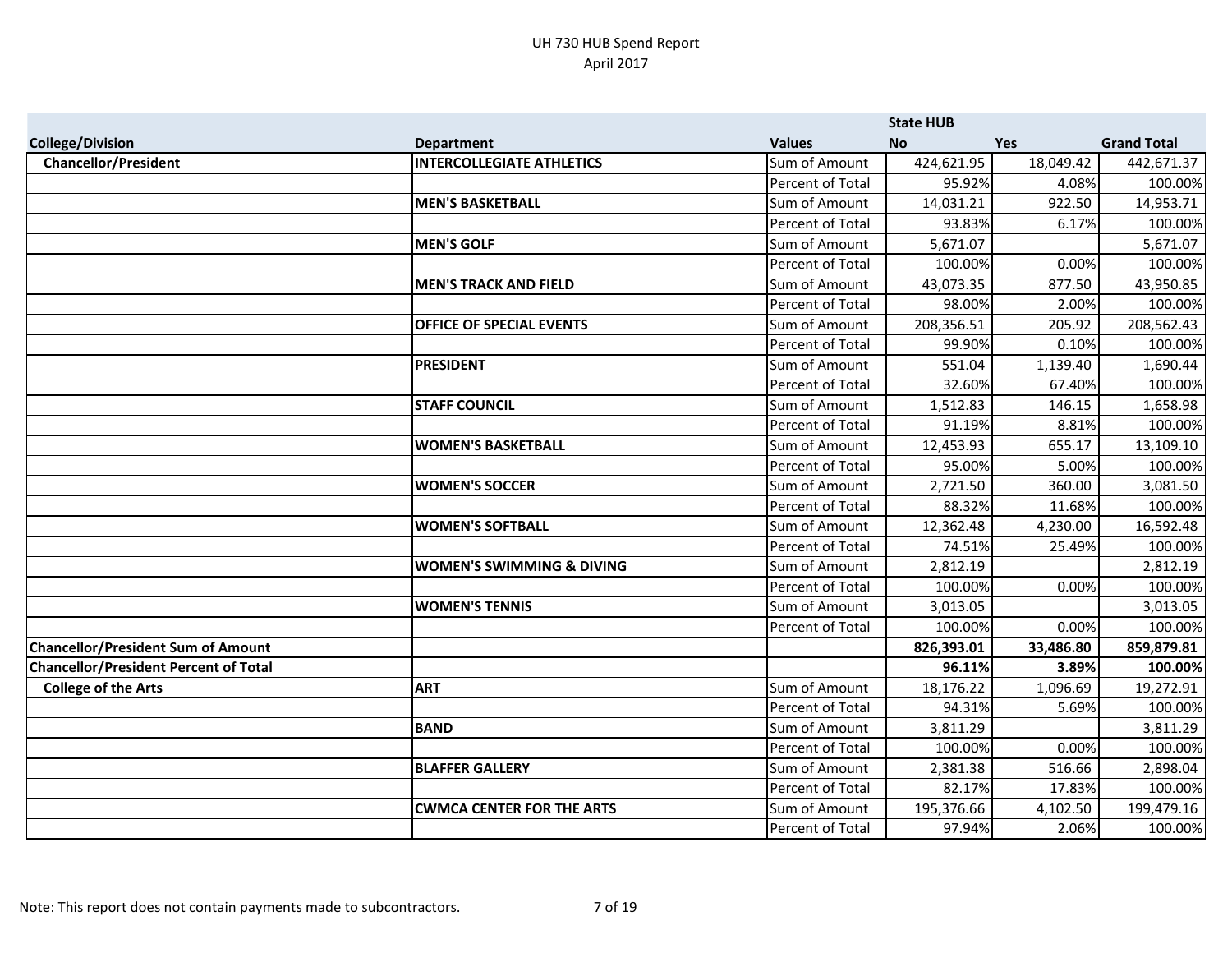|                                             |                                             |                         | <b>State HUB</b> |           |                    |
|---------------------------------------------|---------------------------------------------|-------------------------|------------------|-----------|--------------------|
| <b>College/Division</b>                     | <b>Department</b>                           | <b>Values</b>           | <b>No</b>        | Yes       | <b>Grand Total</b> |
| <b>College of the Arts</b>                  | <b>DEAN, COLLEGE OF THE ARTS</b>            | Sum of Amount           | 2,468.47         | 242.96    | 2,711.43           |
|                                             |                                             | Percent of Total        | 91.04%           | 8.96%     | 100.00%            |
|                                             | <b>IMUSIC</b>                               | Sum of Amount           | 54,003.42        | 4,671.63  | 58,675.05          |
|                                             |                                             | Percent of Total        | 92.04%           | 7.96%     | 100.00%            |
|                                             | <b>THEATER</b>                              | Sum of Amount           | 20,069.79        | 392.63    | 20,462.42          |
|                                             |                                             | Percent of Total        | 98.08%           | 1.92%     | 100.00%            |
| <b>College of the Arts Sum of Amount</b>    |                                             |                         | 296,287.23       | 11,023.07 | 307,310.30         |
| <b>College of the Arts Percent of Total</b> |                                             |                         | 96.41%           | 3.59%     | 100.00%            |
| <b>Education</b>                            | <b>ASIAN AMERICAN STUDIES</b>               | Sum of Amount           | 3,339.34         | 90.62     | 3,429.96           |
|                                             |                                             | <b>Percent of Total</b> | 97.36%           | 2.64%     | 100.00%            |
|                                             | <b>CENTER FOR INFO TECH IN EDUCATION</b>    | Sum of Amount           | 3,494.39         | 79.13     | 3,573.52           |
|                                             |                                             | Percent of Total        | 97.79%           | 2.21%     | 100.00%            |
|                                             | <b>CHARTER SCHOOL</b>                       | Sum of Amount           | 3,359.76         | 7,546.69  | 10,906.45          |
|                                             |                                             | Percent of Total        | 30.81%           | 69.19%    | 100.00%            |
|                                             | <b>CONSISTENCY MGMT &amp; COOP DISCIP</b>   | Sum of Amount           | 2,626.40         | 2,150.68  | 4,777.08           |
|                                             |                                             | Percent of Total        | 54.98%           | 45.02%    | 100.00%            |
|                                             | <b>CURRICULUM AND INSTRUCTION</b>           | Sum of Amount           | 25,505.39        | 2,842.96  | 28,348.35          |
|                                             |                                             | Percent of Total        | 89.97%           | 10.03%    | 100.00%            |
|                                             | <b>DEAN, EDUCATION</b>                      | Sum of Amount           | 19,330.81        | 1,855.72  | 21,186.53          |
|                                             |                                             | Percent of Total        | 91.24%           | 8.76%     | 100.00%            |
|                                             | <b>ED LEADERSHIP &amp; POLICY STUDIES</b>   | Sum of Amount           | 3,613.13         | 1,956.63  | 5,569.76           |
|                                             |                                             | Percent of Total        | 64.87%           | 35.13%    | 100.00%            |
|                                             | <b>INSTITUTE FOR URBAN EDUCATION</b>        | Sum of Amount           | 13.98            |           | 13.98              |
|                                             |                                             | Percent of Total        | 100.00%          | 0.00%     | 100.00%            |
|                                             | <b>PSYCH, HEALTH &amp; LEARNING SCIENCE</b> | Sum of Amount           | 8,933.20         | 1,094.79  | 10,027.99          |
|                                             |                                             | Percent of Total        | 89.08%           | 10.92%    | 100.00%            |
| <b>Education Sum of Amount</b>              |                                             |                         | 70,216.40        | 17,617.22 | 87,833.62          |
| <b>Education Percent of Total</b>           |                                             |                         | 79.94%           | 20.06%    | 100.00%            |
| <b>Engineering</b>                          | <b>BIOMEDICAL ENGINEERING</b>               | Sum of Amount           | 109,014.27       | 1,374.87  | 110,389.14         |
|                                             |                                             | Percent of Total        | 98.75%           | 1.25%     | 100.00%            |
|                                             | <b>CHEMICAL ENGINEERING</b>                 | Sum of Amount           | 151,053.58       | 4,664.27  | 155,717.85         |
|                                             |                                             | Percent of Total        | 97.00%           | 3.00%     | 100.00%            |
|                                             | <b>CIVIL ENGINEERING</b>                    | Sum of Amount           | 31,607.15        | 6,596.76  | 38,203.91          |
|                                             |                                             | Percent of Total        | 82.73%           | 17.27%    | 100.00%            |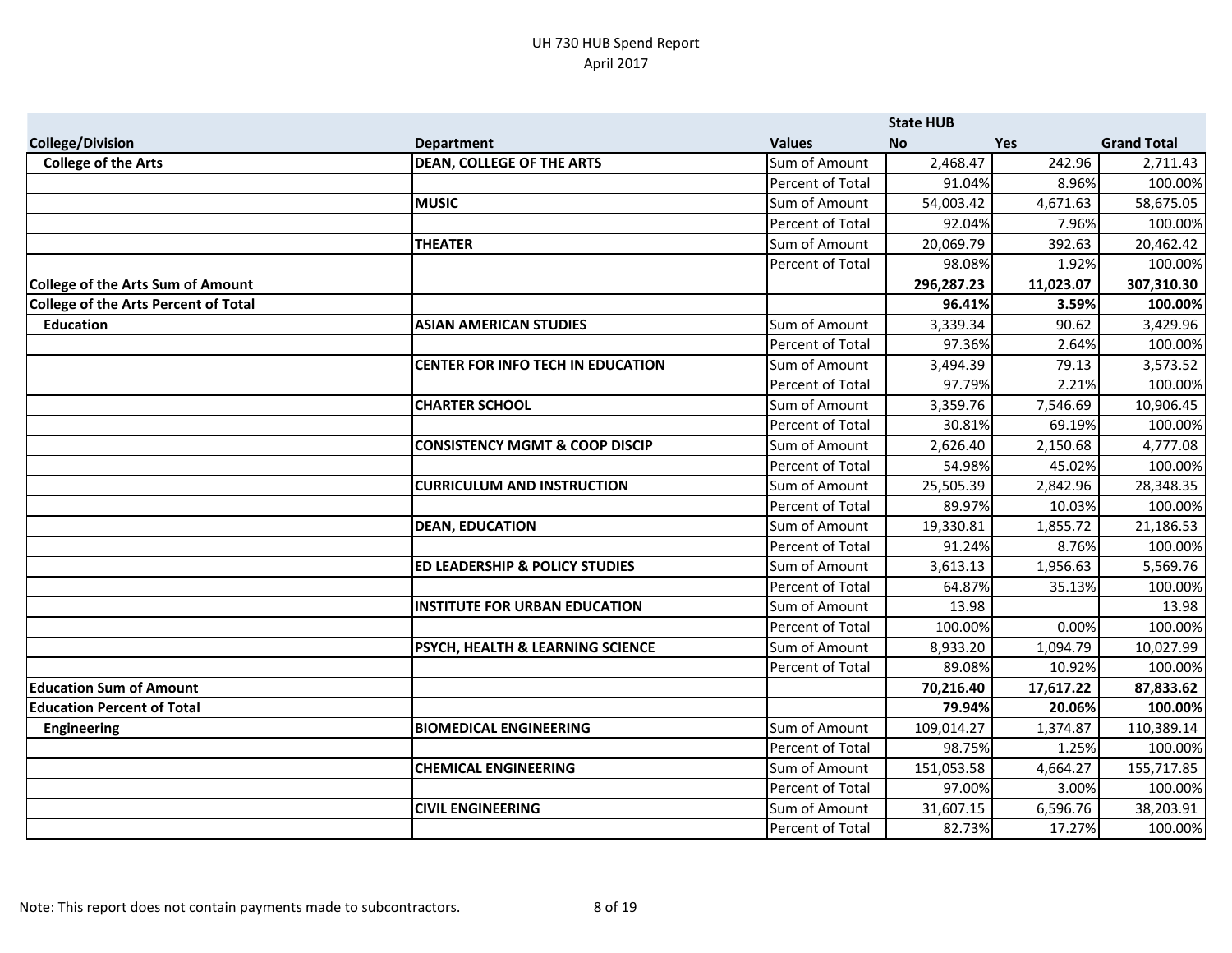|                                        |                                            |                         | <b>State HUB</b> |           |                    |
|----------------------------------------|--------------------------------------------|-------------------------|------------------|-----------|--------------------|
| <b>College/Division</b>                | <b>Department</b>                          | <b>Values</b>           | <b>No</b>        | Yes       | <b>Grand Total</b> |
| <b>Engineering</b>                     | <b>COMPOSITE ENGR APPLICATIONS CT</b>      | Sum of Amount           | 69.05            |           | 69.05              |
|                                        |                                            | Percent of Total        | 100.00%          | 0.00%     | 100.00%            |
|                                        | <b>CTR FOR INNOVATIVE GROUTING</b>         | Sum of Amount           | 1,000.00         |           | 1,000.00           |
|                                        |                                            | Percent of Total        | 100.00%          | 0.00%     | 100.00%            |
|                                        | <b>DEAN, ENGINEERING</b>                   | Sum of Amount           | 20,517.90        | 20,709.27 | 41,227.17          |
|                                        |                                            | <b>Percent of Total</b> | 49.77%           | 50.23%    | 100.00%            |
|                                        | <b>ELECTRICAL ENGINEERING</b>              | Sum of Amount           | 85,414.50        | 12,500.21 | 97,914.71          |
|                                        |                                            | Percent of Total        | 87.23%           | 12.77%    | 100.00%            |
|                                        | <b>ENGINEERING SERVICES</b>                | Sum of Amount           | 4,143.94         | 103.20    | 4,247.14           |
|                                        |                                            | Percent of Total        | 97.57%           | 2.43%     | 100.00%            |
|                                        | <b>INDUSTRIAL ENGINEERING</b>              | Sum of Amount           | 7,205.63         | 469.82    | 7,675.45           |
|                                        |                                            | Percent of Total        | 93.88%           | 6.12%     | 100.00%            |
|                                        | <b>INTEGRATED BIO &amp; NANO SYSTEM</b>    | Sum of Amount           | 5,265.83         | 127.11    | 5,392.94           |
|                                        |                                            | Percent of Total        | 97.64%           | 2.36%     | 100.00%            |
|                                        | <b>MECHANICAL ENGINEERING</b>              | Sum of Amount           | 28,146.47        | 18,609.89 | 46,756.36          |
|                                        |                                            | Percent of Total        | 60.20%           | 39.80%    | 100.00%            |
|                                        | <b>NATL CTR FOR AIRBORNE LASER MAPPING</b> | Sum of Amount           | 19,780.84        | 129.20    | 19,910.04          |
|                                        |                                            | Percent of Total        | 99.35%           | 0.65%     | 100.00%            |
|                                        | PETROLEUM ENGINEERING                      | Sum of Amount           | 4,883.79         | 7,334.98  | 12,218.77          |
|                                        |                                            | Percent of Total        | 39.97%           | 60.03%    | 100.00%            |
|                                        | TX HURRICANE CTR INVT TECH                 | Sum of Amount           | 1,000.00         |           | 1,000.00           |
|                                        |                                            | Percent of Total        | 100.00%          | 0.00%     | 100.00%            |
| <b>Engineering Sum of Amount</b>       |                                            |                         | 469,102.95       | 72,619.58 | 541,722.53         |
| <b>Engineering Percent of Total</b>    |                                            |                         | 86.59%           | 13.41%    | 100.00%            |
| <b>Graduate College of Social Work</b> | <b>ADMISSIONS-GCSW</b>                     | Sum of Amount           | 1,765.82         |           | 1,765.82           |
|                                        |                                            | Percent of Total        | 100.00%          | 0.00%     | 100.00%            |
|                                        | <b>ALUMNI, CAREER &amp; DEVELOPMENT</b>    | Sum of Amount           | 44.10            |           | 44.10              |
|                                        |                                            | Percent of Total        | 100.00%          | 0.00%     | 100.00%            |
|                                        | <b>AMERICAN HUMANICS</b>                   | Sum of Amount           | 2,100.00         |           | 2,100.00           |
|                                        |                                            | Percent of Total        | 100.00%          | 0.00%     | 100.00%            |
|                                        | <b>CHILD &amp; FAMILY CENTER</b>           | Sum of Amount           | 4,525.22         | 960.86    | 5,486.08           |
|                                        |                                            | Percent of Total        | 82.49%           | 17.51%    | 100.00%            |
|                                        | <b>CTR DRUG &amp; SOCIAL POLICY RESRC</b>  | Sum of Amount           | 5,750.00         |           | 5,750.00           |
|                                        |                                            | Percent of Total        | 100.00%          | 0.00%     | 100.00%            |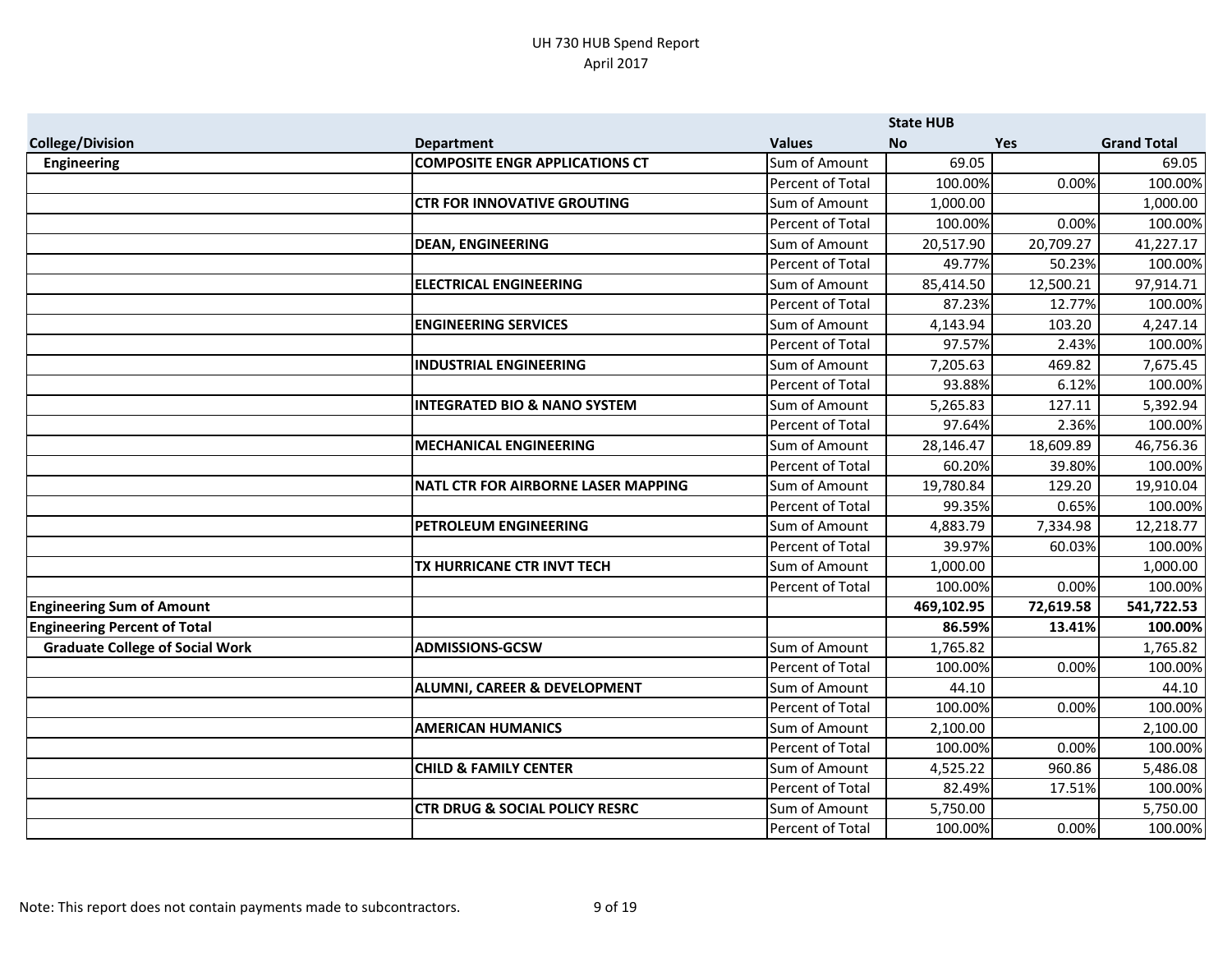|                                                         |                                           |                  | <b>State HUB</b> |            |                    |
|---------------------------------------------------------|-------------------------------------------|------------------|------------------|------------|--------------------|
| <b>College/Division</b>                                 | <b>Department</b>                         | <b>Values</b>    | <b>No</b>        | <b>Yes</b> | <b>Grand Total</b> |
| <b>Graduate College of Social Work</b>                  | <b>DEAN, SOCIAL WORK</b>                  | Sum of Amount    | 22,779.43        | 978.11     | 23,757.54          |
|                                                         |                                           | Percent of Total | 95.88%           | 4.12%      | 100.00%            |
|                                                         | <b>GCSW INFORMATION TECHNOLOGY</b>        | Sum of Amount    | 660.25           | 1,253.11   | 1,913.36           |
|                                                         |                                           | Percent of Total | 34.51%           | 65.49%     | 100.00%            |
|                                                         | <b>PHD PROGRAM</b>                        | Sum of Amount    | 12.29            |            | 12.29              |
|                                                         |                                           | Percent of Total | 100.00%          | 0.00%      | 100.00%            |
| <b>Graduate College of Social Work Sum of Amount</b>    |                                           |                  | 37,637.11        | 3,192.08   | 40,829.19          |
| <b>Graduate College of Social Work Percent of Total</b> |                                           |                  | 92.18%           | 7.82%      | 100.00%            |
| <b>Honors College</b>                                   | <b>DEAN, HONORS COLLEGE</b>               | Sum of Amount    | 7,454.67         | 1,174.87   | 8,629.54           |
|                                                         |                                           | Percent of Total | 86.39%           | 13.61%     | 100.00%            |
|                                                         | <b>OFFICE OF UNDERGRADUATE RESEARCH</b>   | Sum of Amount    | 103.27           |            | 103.27             |
|                                                         |                                           | Percent of Total | 100.00%          | 0.00%      | 100.00%            |
| Honors College Sum of Amount                            |                                           |                  | 7,557.94         | 1,174.87   | 8,732.81           |
| Honors College Percent of Total                         |                                           |                  | 86.55%           | 13.45%     | 100.00%            |
| <b>Hotel and Restaurant Management</b>                  | <b>DEAN, HOTEL &amp; RESTAURANT MANAG</b> | Sum of Amount    | 8,291.90         | 3,810.28   | 12,102.18          |
|                                                         |                                           | Percent of Total | 68.52%           | 31.48%     | 100.00%            |
|                                                         | <b>HOTEL AND RESTAURANT MANAGEMENT</b>    | Sum of Amount    | 86,280.49        | 11,372.58  | 97,653.07          |
|                                                         |                                           | Percent of Total | 88.35%           | 11.65%     | 100.00%            |
| <b>Hotel and Restaurant Management Sum of Amount</b>    |                                           |                  | 94,572.39        | 15,182.86  | 109,755.25         |
| Hotel and Restaurant Management Percent of Total        |                                           |                  | 86.17%           | 13.83%     | 100.00%            |
| <b>Law Center</b>                                       | <b>ALUMNI RELATIONS, LAW</b>              | Sum of Amount    |                  | 257.06     | 257.06             |
|                                                         |                                           | Percent of Total | 0.00%            | 100.00%    | 100.00%            |
|                                                         | <b>ASSOCIATE DEAN, LAW</b>                | Sum of Amount    | 1,130.00         | 3,346.61   | 4,476.61           |
|                                                         |                                           | Percent of Total | 25.24%           | 74.76%     | 100.00%            |
|                                                         | <b>BLAKELEY INSTITUTE</b>                 | Sum of Amount    | 4,710.27         | 621.22     | 5,331.49           |
|                                                         |                                           | Percent of Total | 88.35%           | 11.65%     | 100.00%            |
|                                                         | <b>BUSINESS SERVICES, LAW</b>             | Sum of Amount    | 10,650.96        | 2,933.37   | 13,584.33          |
|                                                         |                                           | Percent of Total | 78.41%           | 21.59%     | 100.00%            |
|                                                         | <b>CAREER SERVICES, LAW</b>               | Sum of Amount    | 3,681.19         | 5,059.47   | 8,740.66           |
|                                                         |                                           | Percent of Total | 42.12%           | 57.88%     | 100.00%            |
|                                                         | <b>CENTER PROGRAMS, LAW</b>               | Sum of Amount    | 135.00           |            | 135.00             |
|                                                         |                                           | Percent of Total | 100.00%          | 0.00%      | 100.00%            |
|                                                         | <b>DEAN, LAW</b>                          | Sum of Amount    | 6,524.72         | 77.96      | 6,602.68           |
|                                                         |                                           | Percent of Total | 98.82%           | 1.18%      | 100.00%            |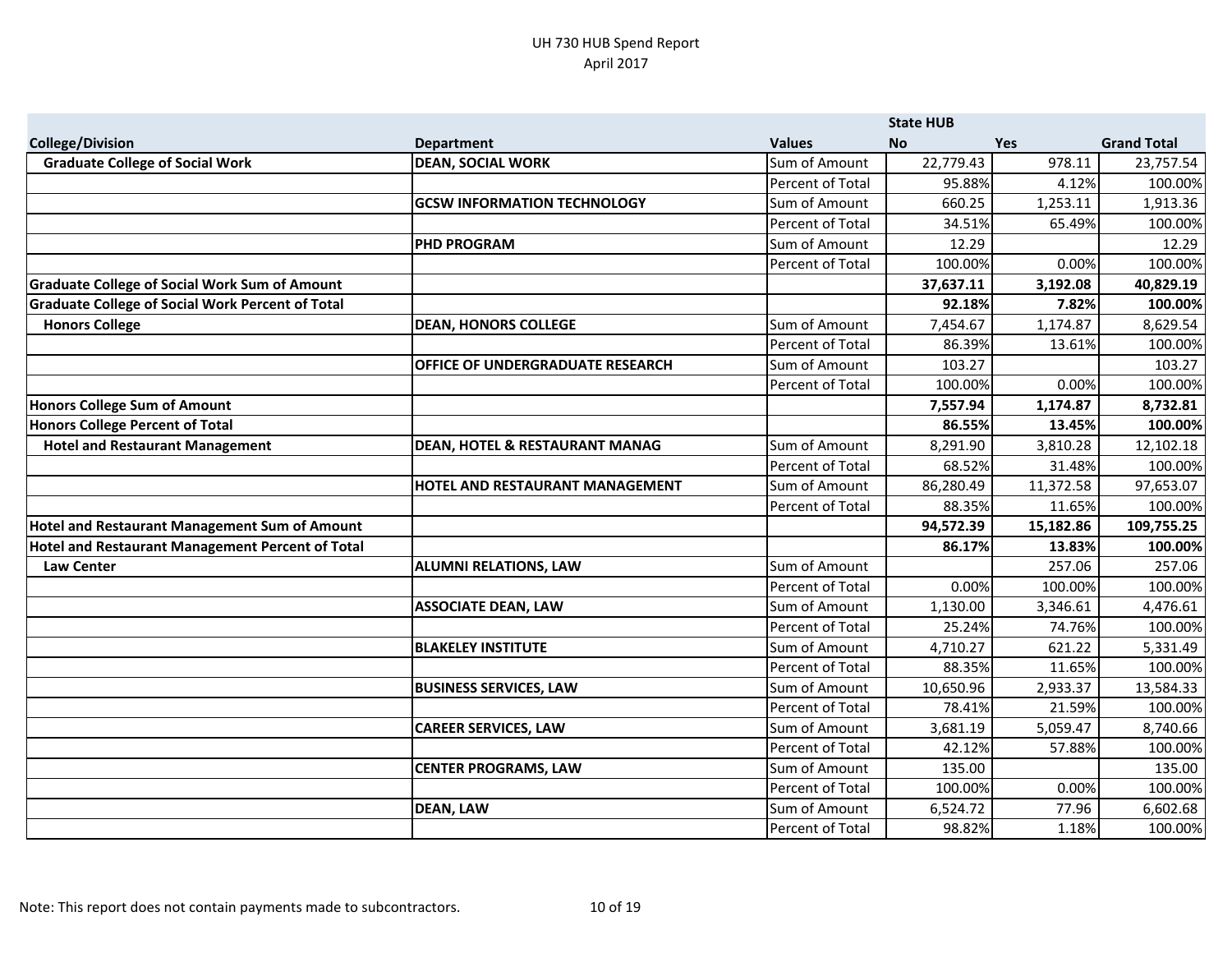|                                         |                                          |                  | <b>State HUB</b> |            |                    |
|-----------------------------------------|------------------------------------------|------------------|------------------|------------|--------------------|
| <b>College/Division</b>                 | <b>Department</b>                        | <b>Values</b>    | <b>No</b>        | <b>Yes</b> | <b>Grand Total</b> |
| <b>Law Center</b>                       | <b>FACILITIES, LAW</b>                   | Sum of Amount    | 14,849.55        | 274.24     | 15,123.79          |
|                                         |                                          | Percent of Total | 98.19%           | 1.81%      | 100.00%            |
|                                         | <b>FACULTY SUPPORT LAW</b>               | Sum of Amount    | 3,910.37         | 1,693.31   | 5,603.68           |
|                                         |                                          | Percent of Total | 69.78%           | 30.22%     | 100.00%            |
|                                         | <b>HEALTH LAW &amp; POLICY INSTITUTE</b> | Sum of Amount    | 10.60            | 134.85     | 145.45             |
|                                         |                                          | Percent of Total | 7.29%            | 92.71%     | 100.00%            |
|                                         | <b>INNOCENCE PROGRAM</b>                 | Sum of Amount    |                  | 101.01     | 101.01             |
|                                         |                                          | Percent of Total | 0.00%            | 100.00%    | 100.00%            |
|                                         | <b>LAW FOUNDATION</b>                    | Sum of Amount    | 209.70           |            | 209.70             |
|                                         |                                          | Percent of Total | 100.00%          | 0.00%      | 100.00%            |
|                                         | <b>LAW INFORMATION TECHNOLOGY</b>        | Sum of Amount    | 9,238.55         | 837.95     | 10,076.50          |
|                                         |                                          | Percent of Total | 91.68%           | 8.32%      | 100.00%            |
|                                         | <b>LAW LIBRARY</b>                       | Sum of Amount    | 21,898.73        | 639.14     | 22,537.87          |
|                                         |                                          | Percent of Total | 97.16%           | 2.84%      | 100.00%            |
|                                         | <b>LEGAL AID CLINIC, LAW</b>             | Sum of Amount    | 765.69           | 199.13     | 964.82             |
|                                         |                                          | Percent of Total | 79.36%           | 20.64%     | 100.00%            |
|                                         | LEGAL RESEARCH & WRITING, LAW            | Sum of Amount    | 2,792.99         | 932.68     | 3,725.67           |
|                                         |                                          | Percent of Total | 74.97%           | 25.03%     | 100.00%            |
|                                         | <b>PUBLIC RELS &amp; MARKETING, LAW</b>  | Sum of Amount    | 2,102.13         |            | 2,102.13           |
|                                         |                                          | Percent of Total | 100.00%          | 0.00%      | 100.00%            |
|                                         | <b>STUDENT ORGANIZATION, LAW</b>         | Sum of Amount    | 10,402.56        |            | 10,402.56          |
|                                         |                                          | Percent of Total | 100.00%          | 0.00%      | 100.00%            |
|                                         | <b>STUDENT SERVICES, LAW</b>             | Sum of Amount    | 17,824.52        | 2,595.58   | 20,420.10          |
|                                         |                                          | Percent of Total | 87.29%           | 12.71%     | 100.00%            |
| <b>Law Center Sum of Amount</b>         |                                          |                  | 110,837.53       | 19,703.58  | 130,541.11         |
| <b>Law Center Percent of Total</b>      |                                          |                  | 84.91%           | 15.09%     | 100.00%            |
| <b>Liberal Arts and Social Sciences</b> | <b>AEROSPACE STUDIES</b>                 | Sum of Amount    | 4,629.98         | 69.78      | 4,699.76           |
|                                         |                                          | Percent of Total | 98.52%           | 1.48%      | 100.00%            |
|                                         | <b>AFRICAN-AMERICAN STUDIES</b>          | Sum of Amount    | 2,939.38         | 341.14     | 3,280.52           |
|                                         |                                          | Percent of Total | 89.60%           | 10.40%     | 100.00%            |
|                                         | <b>ARTE PUBLICO</b>                      | Sum of Amount    | 30,295.87        | 117.48     | 30,413.35          |
|                                         |                                          | Percent of Total | 99.61%           | 0.39%      | 100.00%            |
|                                         | <b>CENTER FOR PUBLIC HISTORY</b>         | Sum of Amount    | 2,610.62         |            | 2,610.62           |
|                                         |                                          | Percent of Total | 100.00%          | 0.00%      | 100.00%            |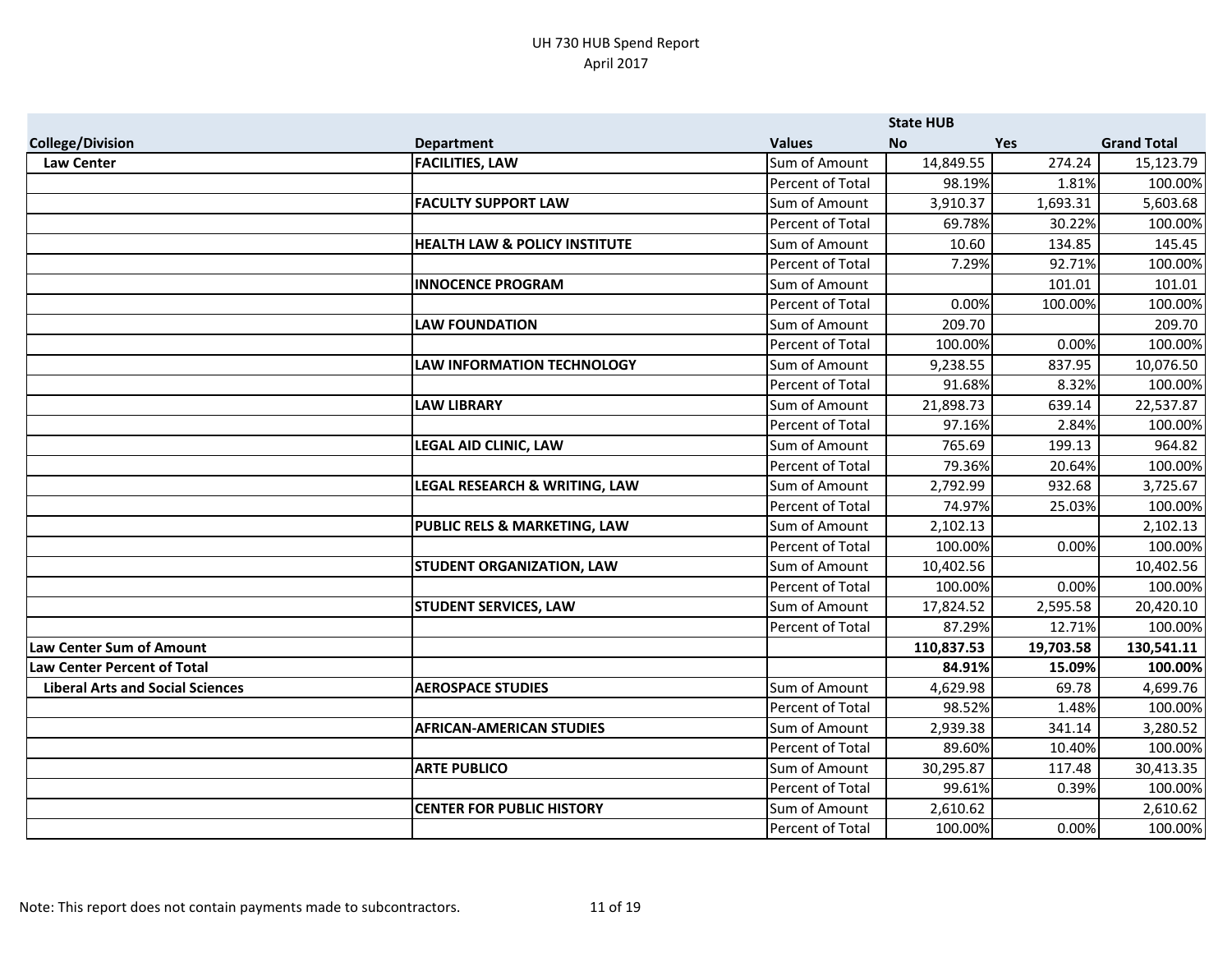|                                         |                                         |                         | <b>State HUB</b> |            |                    |
|-----------------------------------------|-----------------------------------------|-------------------------|------------------|------------|--------------------|
| <b>College/Division</b>                 | <b>Department</b>                       | <b>Values</b>           | <b>No</b>        | <b>Yes</b> | <b>Grand Total</b> |
| <b>Liberal Arts and Social Sciences</b> | <b>COMMUNICATION</b>                    | Sum of Amount           | 22,421.43        | 23,392.54  | 45,813.97          |
|                                         |                                         | Percent of Total        | 48.94%           | 51.06%     | 100.00%            |
|                                         | <b>COMMUNICATIONS DISORDERS</b>         | Sum of Amount           | 26,684.86        | 500.11     | 27,184.97          |
|                                         |                                         | Percent of Total        | 98.16%           | 1.84%      | 100.00%            |
|                                         | <b>COMPARATIVE CULTURAL STUDIES</b>     | Sum of Amount           | 3,082.00         | 5,685.15   | 8,767.15           |
|                                         |                                         | <b>Percent of Total</b> | 35.15%           | 64.85%     | 100.00%            |
|                                         | <b>CTR NEURO AND BIOMECH RESEARCH</b>   | Sum of Amount           | 4,983.23         |            | 4,983.23           |
|                                         |                                         | Percent of Total        | 100.00%          | 0.00%      | 100.00%            |
|                                         | <b>DEAN, LIBERAL ARTS &amp; SOC SCI</b> | Sum of Amount           | 9,611.63         | 3,006.39   | 12,618.02          |
|                                         |                                         | Percent of Total        | 76.17%           | 23.83%     | 100.00%            |
|                                         | <b>ECONOMICS</b>                        | Sum of Amount           | 1,218.41         | 9,182.69   | 10,401.10          |
|                                         |                                         | Percent of Total        | 11.71%           | 88.29%     | 100.00%            |
|                                         | <b>ENGLISH</b>                          | Sum of Amount           | 15,359.60        | 4,779.46   | 20,139.06          |
|                                         |                                         | Percent of Total        | 76.27%           | 23.73%     | 100.00%            |
|                                         | <b>HEALTH AND HUMAN PERFORMANCE</b>     | Sum of Amount           | 45,899.75        | 3,036.04   | 48,935.79          |
|                                         |                                         | Percent of Total        | 93.80%           | 6.20%      | 100.00%            |
|                                         | <b>HISPANIC STUDIES</b>                 | Sum of Amount           | 858.75           | 6,145.90   | 7,004.65           |
|                                         |                                         | Percent of Total        | 12.26%           | 87.74%     | 100.00%            |
|                                         | <b>HISTORY</b>                          | Sum of Amount           | 3,606.77         | 824.47     | 4,431.24           |
|                                         |                                         | Percent of Total        | 81.39%           | 18.61%     | 100.00%            |
|                                         | <b>HOBBY CENTER FOR PUBLIC POLICY</b>   | Sum of Amount           | 24,766.74        | 73,773.84  | 98,540.58          |
|                                         |                                         | Percent of Total        | 25.13%           | 74.87%     | 100.00%            |
|                                         | <b>MEXICAN-AMERICAN STUDIES</b>         | Sum of Amount           | 3,626.40         | 2,691.30   | 6,317.70           |
|                                         |                                         | <b>Percent of Total</b> | 57.40%           | 42.60%     | 100.00%            |
|                                         | <b>MILITARY SCIENCE</b>                 | Sum of Amount           | 359.57           |            | 359.57             |
|                                         |                                         | Percent of Total        | 100.00%          | 0.00%      | 100.00%            |
|                                         | <b>MODERN AND CLASSICAL LANGUAGES</b>   | Sum of Amount           | 195.20           | 285.89     | 481.09             |
|                                         |                                         | Percent of Total        | 40.57%           | 59.43%     | 100.00%            |
|                                         | <b>PHILOSOPHY</b>                       | Sum of Amount           | 99.00            | 202.43     | 301.43             |
|                                         |                                         | Percent of Total        | 32.84%           | 67.16%     | 100.00%            |
|                                         | <b>POLITICAL SCIENCE</b>                | Sum of Amount           | 5,747.25         | 540.46     | 6,287.71           |
|                                         |                                         | Percent of Total        | 91.40%           | 8.60%      | 100.00%            |
|                                         | <b>PSYCHOLOGY</b>                       | Sum of Amount           | 18,982.38        | 1,242.47   | 20,224.85          |
|                                         |                                         | Percent of Total        | 93.86%           | 6.14%      | 100.00%            |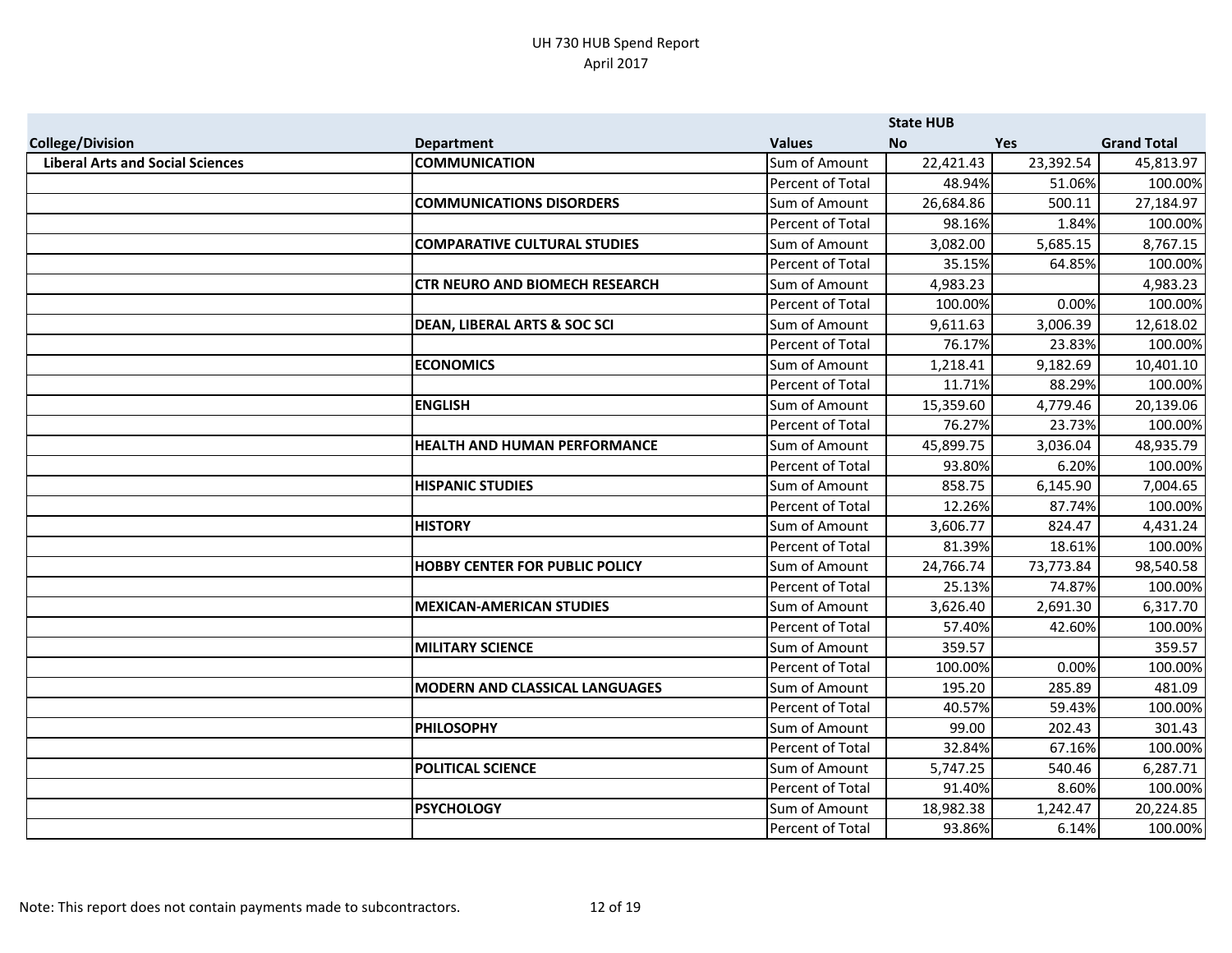|                                                          |                                                       |                         | <b>State HUB</b> |            |                    |
|----------------------------------------------------------|-------------------------------------------------------|-------------------------|------------------|------------|--------------------|
| <b>College/Division</b>                                  | <b>Department</b>                                     | <b>Values</b>           | <b>No</b>        | <b>Yes</b> | <b>Grand Total</b> |
| <b>Liberal Arts and Social Sciences</b>                  | <b>SOCIOLOGY</b>                                      | Sum of Amount           | 1,134.16         | 11,948.11  | 13,082.27          |
|                                                          |                                                       | Percent of Total        | 8.67%            | 91.33%     | 100.00%            |
|                                                          | <b>WOMEN'S STUDIES PROGRAM</b>                        | Sum of Amount           | 8,386.03         | 353.81     | 8,739.84           |
|                                                          |                                                       | Percent of Total        | 95.95%           | 4.05%      | 100.00%            |
| <b>Liberal Arts and Social Sciences Sum of Amount</b>    |                                                       |                         | 237,499.01       | 148,119.46 | 385,618.47         |
| <b>Liberal Arts and Social Sciences Percent of Total</b> |                                                       |                         | 61.59%           | 38.41%     | 100.00%            |
| Library                                                  | UNIVERSITY LIBRARIES                                  | Sum of Amount           | 292,573.35       | 5,390.30   | 297,963.65         |
|                                                          |                                                       | Percent of Total        | 98.19%           | 1.81%      | 100.00%            |
| <b>Library Sum of Amount</b>                             |                                                       |                         | 292,573.35       | 5,390.30   | 297,963.65         |
| <b>Library Percent of Total</b>                          |                                                       |                         | 98.19%           | 1.81%      | 100.00%            |
| <b>Natural Science and Mathematics</b>                   | <b>BIOLOGY &amp; BIOCHEMISTRY</b>                     | Sum of Amount           | 127,604.17       | 926.51     | 128,530.68         |
|                                                          |                                                       | Percent of Total        | 99.28%           | 0.72%      | 100.00%            |
|                                                          | <b>BIOLOGY OF BEHAVIOR INSTITUTE</b>                  | Sum of Amount           | 786.00           |            | 786.00             |
|                                                          |                                                       | Percent of Total        | 100.00%          | 0.00%      | 100.00%            |
|                                                          | <b>CHEMISTRY</b>                                      | Sum of Amount           | 184,548.81       | 4,430.47   | 188,979.28         |
|                                                          |                                                       | Percent of Total        | 97.66%           | 2.34%      | 100.00%            |
|                                                          | <b>COMPUTER SCIENCE</b>                               | Sum of Amount           | 17,800.17        |            | 17,800.17          |
|                                                          |                                                       | Percent of Total        | 100.00%          | 0.00%      | 100.00%            |
|                                                          | <b>CTR FOR NUCLEAR RECEPTORS &amp; CELL SIGNALING</b> | Sum of Amount           | 33,125.83        | 406.19     | 33,532.02          |
|                                                          |                                                       | Percent of Total        | 98.79%           | 1.21%      | 100.00%            |
|                                                          | <b>DEAN, NATURAL SCIENCE &amp; MATHE</b>              | Sum of Amount           | 38,552.66        | 898.92     | 39,451.58          |
|                                                          |                                                       | <b>Percent of Total</b> | 97.72%           | 2.28%      | 100.00%            |
|                                                          | <b>EARTH AND ATMOSPHERIC SCIENCES</b>                 | Sum of Amount           | 71,204.34        | 11,435.47  | 82,639.81          |
|                                                          |                                                       | Percent of Total        | 86.16%           | 13.84%     | 100.00%            |
|                                                          | <b>HOUSTON COASTAL CENTER</b>                         | Sum of Amount           | 246.82           |            | 246.82             |
|                                                          |                                                       | Percent of Total        | 100.00%          | 0.00%      | 100.00%            |
|                                                          | <b>MATHEMATICS</b>                                    | Sum of Amount           | 12,011.80        | 2,333.97   | 14,345.77          |
|                                                          |                                                       | Percent of Total        | 83.73%           | 16.27%     | 100.00%            |
|                                                          | <b>PHYSICS</b>                                        | Sum of Amount           | 66,383.58        | 7,306.10   | 73,689.68          |
|                                                          |                                                       | Percent of Total        | 90.09%           | 9.91%      | 100.00%            |
| <b>Natural Science and Mathematics Sum of Amount</b>     |                                                       |                         | 552,264.18       | 27,737.63  | 580,001.81         |
| Natural Science and Mathematics Percent of Total         |                                                       |                         | 95.22%           | 4.78%      | 100.00%            |
| <b>Optometry</b>                                         | <b>DEAN, OPTOMETRY</b>                                | Sum of Amount           | 9,508.56         | 2,056.47   | 11,565.03          |
|                                                          |                                                       | Percent of Total        | 82.22%           | 17.78%     | 100.00%            |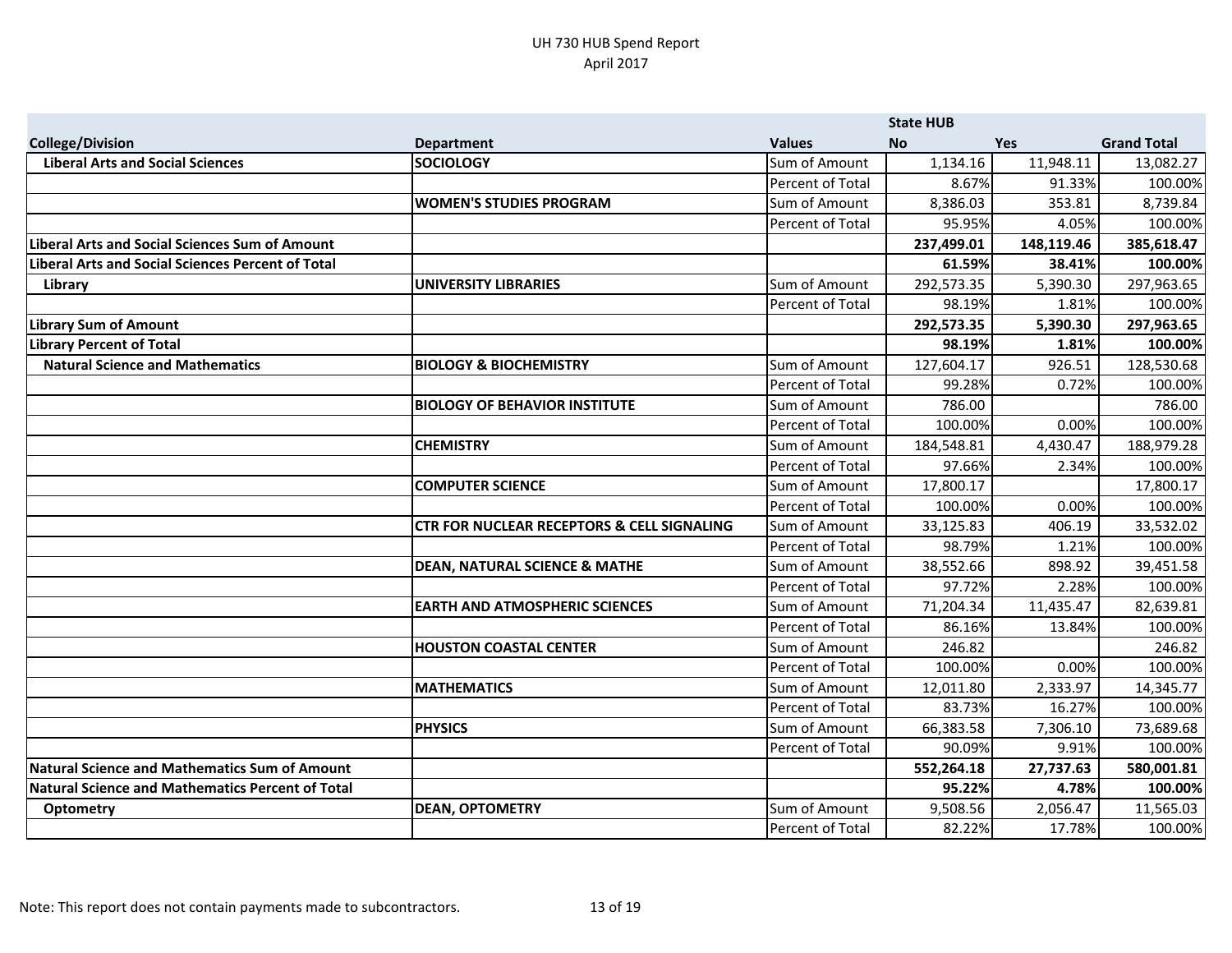|                                   |                                                     |                  | <b>State HUB</b> |            |                    |
|-----------------------------------|-----------------------------------------------------|------------------|------------------|------------|--------------------|
| <b>College/Division</b>           | <b>Department</b>                                   | <b>Values</b>    | <b>No</b>        | <b>Yes</b> | <b>Grand Total</b> |
| Optometry                         | <b>OPT VISION SCIENCES</b>                          | Sum of Amount    | 136,593.30       | 232.08     | 136,825.38         |
|                                   |                                                     | Percent of Total | 99.83%           | 0.17%      | 100.00%            |
|                                   | <b>OPTOMETRY CLINIC</b>                             | Sum of Amount    | 468,303.85       | 13,952.34  | 482,256.19         |
|                                   |                                                     | Percent of Total | 97.11%           | 2.89%      | 100.00%            |
| <b>Optometry Sum of Amount</b>    |                                                     |                  | 614,405.71       | 16,240.89  | 630,646.60         |
| <b>Optometry Percent of Total</b> |                                                     |                  | 97.42%           | 2.58%      | 100.00%            |
| Pharmacy                          | <b>DEAN, PHARMACY</b>                               | Sum of Amount    | 17,160.39        | 4,193.54   | 21,353.93          |
|                                   |                                                     | Percent of Total | 80.36%           | 19.64%     | 100.00%            |
|                                   | <b>EXPERIENTIAL PROGRAMS</b>                        | Sum of Amount    | 7,800.00         | 287.76     | 8,087.76           |
|                                   |                                                     | Percent of Total | 96.44%           | 3.56%      | 100.00%            |
|                                   | <b>PHAR HEALTH OUTCOMES &amp; POLICY</b>            | Sum of Amount    | 248.22           |            | 248.22             |
|                                   |                                                     | Percent of Total | 100.00%          | 0.00%      | 100.00%            |
|                                   | <b>PHARM PRACTICE &amp; TRANS RESEARCH</b>          | Sum of Amount    | 28,191.04        | 3,497.95   | 31,688.99          |
|                                   |                                                     | Percent of Total | 88.96%           | 11.04%     | 100.00%            |
|                                   | PHARMACOLOGICAL & PHARMACEUTIC                      | Sum of Amount    | 85,631.35        | 1,123.49   | 86,754.84          |
|                                   |                                                     | Percent of Total | 98.70%           | 1.30%      | 100.00%            |
|                                   | <b>STUDENT SERVICES PHARMACY</b>                    | Sum of Amount    | 550.51           | 107.99     | 658.50             |
|                                   |                                                     | Percent of Total | 83.60%           | 16.40%     | 100.00%            |
| <b>Pharmacy Sum of Amount</b>     |                                                     |                  | 139,581.51       | 9,210.73   | 148,792.24         |
| <b>Pharmacy Percent of Total</b>  |                                                     |                  | 93.81%           | 6.19%      | 100.00%            |
| <b>Research</b>                   | <b>ADVANCED MANUFACTURING INSTITUTE (AMI)</b>       | Sum of Amount    | 31,129.47        |            | 31,129.47          |
|                                   |                                                     | Percent of Total | 100.00%          | 0.00%      | 100.00%            |
|                                   | <b>ANIMAL CARE OPERATIONS</b>                       | Sum of Amount    | 35,573.69        | 3,122.58   | 38,696.27          |
|                                   |                                                     | Percent of Total | 91.93%           | 8.07%      | 100.00%            |
|                                   | <b>BUSINESS OPERATIONS &amp; IT</b>                 | Sum of Amount    | 375.06           | 3,198.24   | 3,573.30           |
|                                   |                                                     | Percent of Total | 10.50%           | 89.50%     | 100.00%            |
|                                   | <b>CENTER FOR ADVANCED COMPUTING &amp; DATA SYS</b> | Sum of Amount    | 4,451.34         | 125.24     | 4,576.58           |
|                                   |                                                     | Percent of Total | 97.26%           | 2.74%      | 100.00%            |
|                                   | <b>CENTER FOR ADVANCED MATERIALS</b>                | Sum of Amount    | 2,900.19         | 85.35      | 2,985.54           |
|                                   |                                                     | Percent of Total | 97.14%           | 2.86%      | 100.00%            |
|                                   | <b>CENTER FOR INDUSTRIAL PARTNERS</b>               | Sum of Amount    | 722.92           | 154.43     | 877.35             |
|                                   |                                                     | Percent of Total | 82.40%           | 17.60%     | 100.00%            |
|                                   | <b>DOR COMMUNICATIONS</b>                           | Sum of Amount    | 15,274.00        |            | 15,274.00          |
|                                   |                                                     | Percent of Total | 100.00%          | 0.00%      | 100.00%            |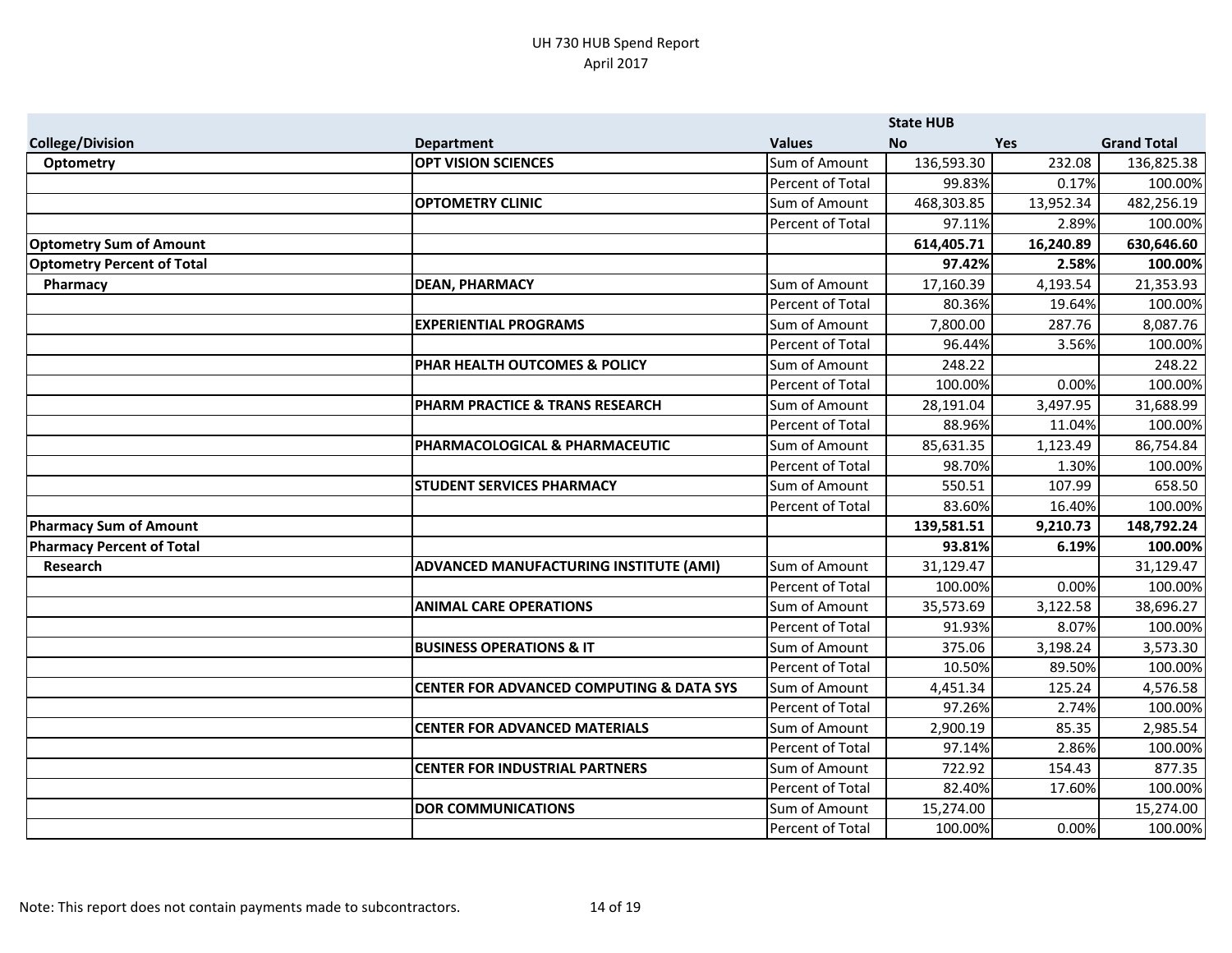|                                           |                                                |                  | <b>State HUB</b> |           |                    |
|-------------------------------------------|------------------------------------------------|------------------|------------------|-----------|--------------------|
| <b>College/Division</b>                   | <b>Department</b>                              | <b>Values</b>    | <b>No</b>        | Yes       | <b>Grand Total</b> |
| Research                                  | <b>ENVIRONMENT HEALTH &amp; LIFE SAFETY</b>    | Sum of Amount    | 8,435.43         |           | 8,435.43           |
|                                           |                                                | Percent of Total | 100.00%          | 0.00%     | 100.00%            |
|                                           | <b>GRANT DEVELOPMENT</b>                       | Sum of Amount    | 606.64           | 1,727.83  | 2,334.47           |
|                                           |                                                | Percent of Total | 25.99%           | 74.01%    | 100.00%            |
|                                           | <b>GRANTS AND CONTRACTS</b>                    | Sum of Amount    | 813.54           | 628.54    | 1,442.08           |
|                                           |                                                | Percent of Total | 56.41%           | 43.59%    | 100.00%            |
|                                           | <b>HEALTH RESEARCH INSTITUTE</b>               | Sum of Amount    | 3,136.50         | 4,234.73  | 7,371.23           |
|                                           |                                                | Percent of Total | 42.55%           | 57.45%    | 100.00%            |
|                                           | <b>OFFICE OF INTELLECTUAL PROPERTY MGMT</b>    | Sum of Amount    | 172,463.06       | 167.90    | 172,630.96         |
|                                           |                                                | Percent of Total | 99.90%           | 0.10%     | 100.00%            |
|                                           | <b>RESEARCH</b>                                | Sum of Amount    | 200,960.66       | 6,171.50  | 207,132.16         |
|                                           |                                                | Percent of Total | 97.02%           | 2.98%     | 100.00%            |
|                                           | <b>RESEARCH INVESTMENT FUND</b>                | Sum of Amount    | 93,226.80        |           | 93,226.80          |
|                                           |                                                | Percent of Total | 100.00%          | 0.00%     | 100.00%            |
|                                           | <b>RESEARCH POLICIES/COMPLIANCE/COMMITTEES</b> | Sum of Amount    | 1,207.62         | 2,655.00  | 3,862.62           |
|                                           |                                                | Percent of Total | 31.26%           | 68.74%    | 100.00%            |
|                                           | <b>TIMES</b>                                   | Sum of Amount    | 115,846.14       | 14,242.06 | 130,088.20         |
|                                           |                                                | Percent of Total | 89.05%           | 10.95%    | 100.00%            |
|                                           | TX CTR SUPERCONDUCTIVITY AT UH                 | Sum of Amount    | 25,339.31        | 2,006.32  | 27,345.63          |
|                                           |                                                | Percent of Total | 92.66%           | 7.34%     | 100.00%            |
|                                           | <b>TX OBESITY RESEARCH CENTER</b>              | Sum of Amount    | 10,698.95        | 159.00    | 10,857.95          |
|                                           |                                                | Percent of Total | 98.54%           | 1.46%     | 100.00%            |
|                                           | UH SEQUENCING CORE FACILITY                    | Sum of Amount    | 28,382.97        |           | 28,382.97          |
|                                           |                                                | Percent of Total | 100.00%          | 0.00%     | 100.00%            |
| <b>Research Sum of Amount</b>             |                                                |                  | 751,544.29       | 38,678.72 | 790,223.01         |
| <b>Research Percent of Total</b>          |                                                |                  | 95.11%           | 4.89%     | 100.00%            |
| <b>School of Nursing</b>                  | <b>DEAN, SCHOOL OF NURSING</b>                 | Sum of Amount    | 4,341.18         | 542.39    | 4,883.57           |
|                                           |                                                | Percent of Total | 88.89%           | 11.11%    | 100.00%            |
| <b>School of Nursing Sum of Amount</b>    |                                                |                  | 4,341.18         | 542.39    | 4,883.57           |
| <b>School of Nursing Percent of Total</b> |                                                |                  | 88.89%           | 11.11%    | 100.00%            |
| <b>Student Affairs</b>                    | <b>ADMISSIONS</b>                              | Sum of Amount    | 30,485.30        | 10,060.30 | 40,545.60          |
|                                           |                                                | Percent of Total | 75.19%           | 24.81%    | 100.00%            |
|                                           | <b>CAMPUS RECREATION</b>                       | Sum of Amount    | 115,012.68       | 5,619.84  | 120,632.52         |
|                                           |                                                | Percent of Total | 95.34%           | 4.66%     | 100.00%            |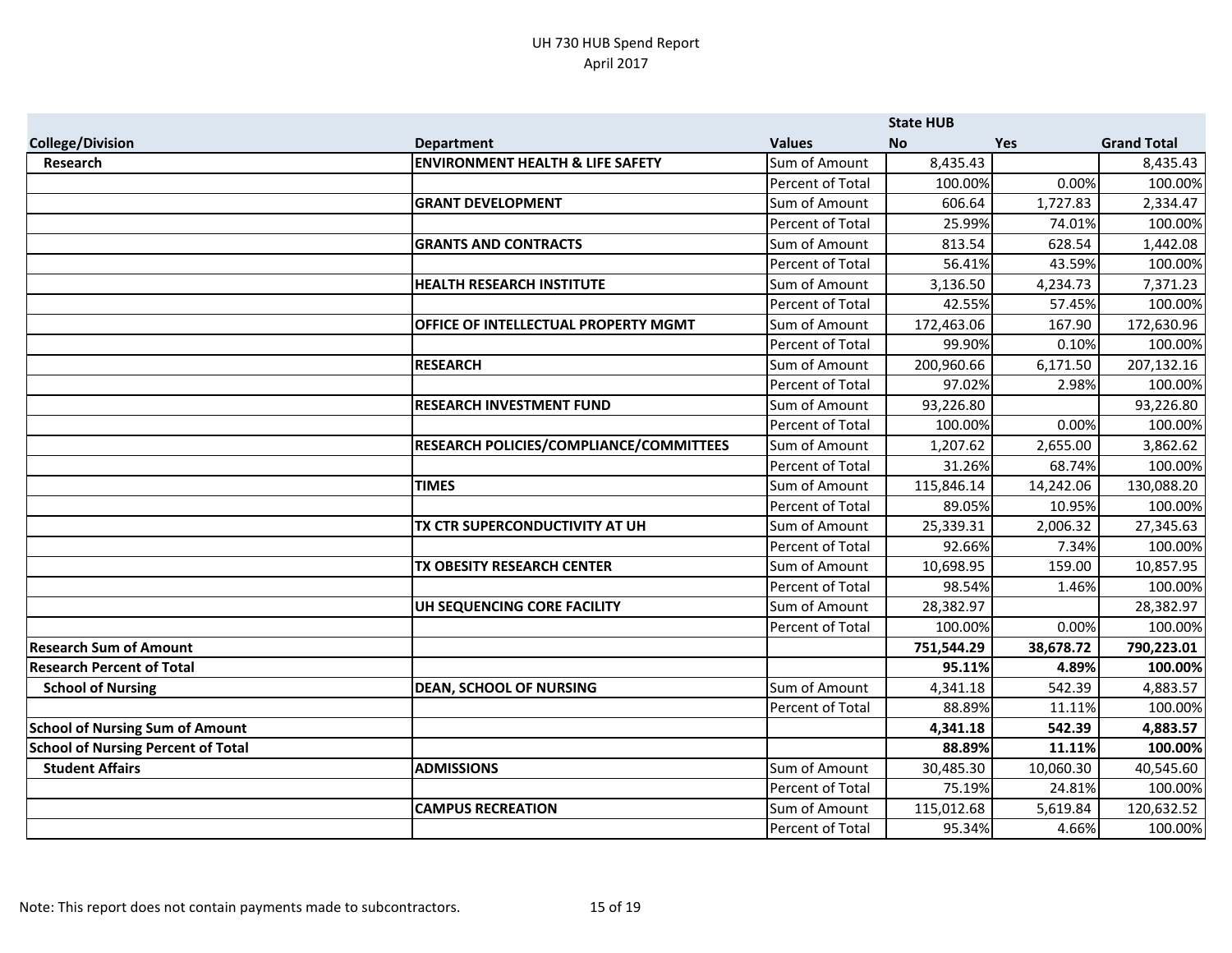|                         |                                                  |                  | <b>State HUB</b> |           |                    |
|-------------------------|--------------------------------------------------|------------------|------------------|-----------|--------------------|
| <b>College/Division</b> | <b>Department</b>                                | <b>Values</b>    | <b>No</b>        | Yes       | <b>Grand Total</b> |
| <b>Student Affairs</b>  | <b>CAMPUS SOLUTIONS SERVICES</b>                 | Sum of Amount    | 71,997.45        | 24,161.34 | 96,158.79          |
|                         |                                                  | Percent of Total | 74.87%           | 25.13%    | 100.00%            |
|                         | <b>CENTER FOR DIVERSITY &amp; INCLUSION</b>      | Sum of Amount    | 310.92           | 76.85     | 387.77             |
|                         |                                                  | Percent of Total | 80.18%           | 19.82%    | 100.00%            |
|                         | <b>CENTER FOR FRATERNITY &amp; SORORITY LIFE</b> | Sum of Amount    | 362.97           |           | 362.97             |
|                         |                                                  | Percent of Total | 100.00%          | 0.00%     | 100.00%            |
|                         | <b>CENTER FOR STUDENT INVOLVEMENT</b>            | Sum of Amount    | 22,872.60        | 5,070.83  | 27,943.43          |
|                         |                                                  | Percent of Total | 81.85%           | 18.15%    | 100.00%            |
|                         | <b>CENTER FOR STUDENT MEDIA</b>                  | Sum of Amount    | 17,167.06        | 262.34    | 17,429.40          |
|                         |                                                  | Percent of Total | 98.49%           | 1.51%     | 100.00%            |
|                         | <b>CENTER FOR STUDENTS W/DISABILITIES</b>        | Sum of Amount    | 62,637.04        | 36,431.50 | 99,068.54          |
|                         |                                                  | Percent of Total | 63.23%           | 36.77%    | 100.00%            |
|                         | <b>CHILDREN'S LEARNING CENTER</b>                | Sum of Amount    | 9,190.46         | 2,553.28  | 11,743.74          |
|                         |                                                  | Percent of Total | 78.26%           | 21.74%    | 100.00%            |
|                         | <b>COUGARS IN RECOVERY</b>                       | Sum of Amount    | 790.47           | 310.95    | 1,101.42           |
|                         |                                                  | Percent of Total | 71.77%           | 28.23%    | 100.00%            |
|                         | <b>COUNSELING AND PSYCH SVCS</b>                 | Sum of Amount    | 1,886.79         | 4,183.17  | 6,069.96           |
|                         |                                                  | Percent of Total | 31.08%           | 68.92%    | 100.00%            |
|                         | <b>DEAN OF STUDENTS</b>                          | Sum of Amount    | 534.27           | 737.61    | 1,271.88           |
|                         |                                                  | Percent of Total | 42.01%           | 57.99%    | 100.00%            |
|                         | <b>ENROLLMENT MANAGEMENT SERVICES</b>            | Sum of Amount    | 10,145.85        |           | 10,145.85          |
|                         |                                                  | Percent of Total | 100.00%          | 0.00%     | 100.00%            |
|                         | <b>LGBTQ RESOURCE CENTER</b>                     | Sum of Amount    | 79.06            | 62.24     | 141.30             |
|                         |                                                  | Percent of Total | 55.95%           | 44.05%    | 100.00%            |
|                         | <b>OFFICE OF THE UNIVERSITY REGISTRAR</b>        | Sum of Amount    | 2,016.68         | 204.99    | 2,221.67           |
|                         |                                                  | Percent of Total | 90.77%           | 9.23%     | 100.00%            |
|                         | <b>RELIGION CENTER</b>                           | Sum of Amount    | 3,219.04         | 867.70    | 4,086.74           |
|                         |                                                  | Percent of Total | 78.77%           | 21.23%    | 100.00%            |
|                         | <b>SCHOLARSHIPS AND FINANCIAL AID</b>            | Sum of Amount    | 2,575.73         | 354.12    | 2,929.85           |
|                         |                                                  | Percent of Total | 87.91%           | 12.09%    | 100.00%            |
|                         | <b>STU COMMUNICATION &amp; MARKETING</b>         | Sum of Amount    | 167.52           |           | 167.52             |
|                         |                                                  | Percent of Total | 100.00%          | 0.00%     | 100.00%            |
|                         | <b>STUDENT AFFAIRS</b>                           | Sum of Amount    | 29,169.69        | 2,131.76  | 31,301.45          |
|                         |                                                  | Percent of Total | 93.19%           | 6.81%     | 100.00%            |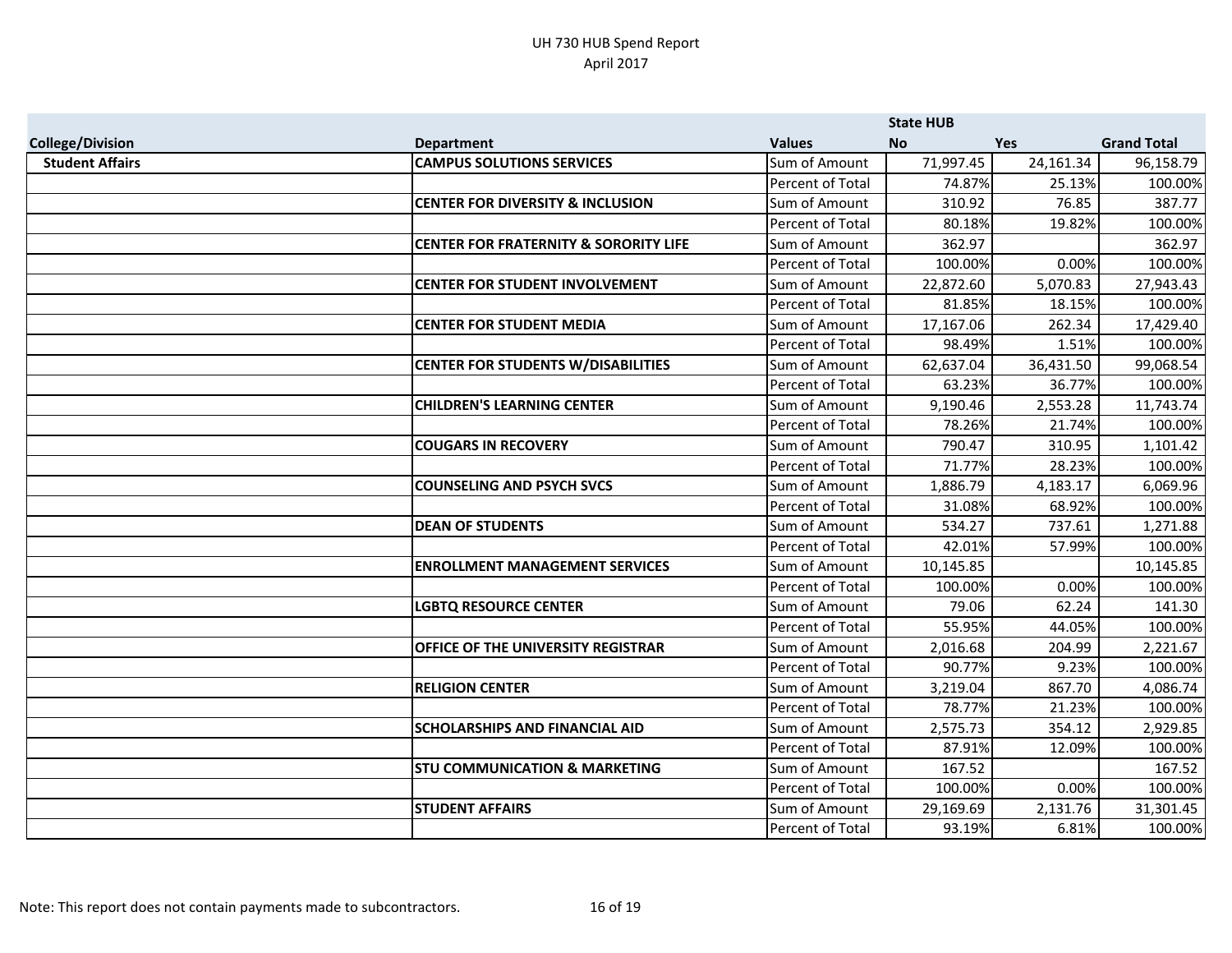|                                         |                                           |                         | <b>State HUB</b> |            |                    |
|-----------------------------------------|-------------------------------------------|-------------------------|------------------|------------|--------------------|
| <b>College/Division</b>                 | <b>Department</b>                         | <b>Values</b>           | <b>No</b>        | <b>Yes</b> | <b>Grand Total</b> |
| <b>Student Affairs</b>                  | <b>STUDENT AFFAIRS BUSINESS SERVICES</b>  | Sum of Amount           | 466.58           | 1,051.32   | 1,517.90           |
|                                         |                                           | Percent of Total        | 30.74%           | 69.26%     | 100.00%            |
|                                         | <b>STUDENT AFFAIRS IT SERVICES</b>        | Sum of Amount           | 49.95            | 101.00     | 150.95             |
|                                         |                                           | Percent of Total        | 33.09%           | 66.91%     | 100.00%            |
|                                         | <b>STUDENT CENTER</b>                     | Sum of Amount           | 6,522.23         | 1,789.81   | 8,312.04           |
|                                         |                                           | Percent of Total        | 78.47%           | 21.53%     | 100.00%            |
|                                         | <b>STUDENT HEALTH CENTER</b>              | Sum of Amount           | 68,419.90        | 1,353.09   | 69,772.99          |
|                                         |                                           | Percent of Total        | 98.06%           | 1.94%      | 100.00%            |
|                                         | <b>STUDENT HOUSING - RESID LIFE</b>       | Sum of Amount           | 34,960.77        | 372.96     | 35,333.73          |
|                                         |                                           | <b>Percent of Total</b> | 98.94%           | 1.06%      | 100.00%            |
|                                         | <b>UNIVERSITY CAREER SERVICES</b>         | Sum of Amount           | 5,475.88         | 2,855.00   | 8,330.88           |
|                                         |                                           | Percent of Total        | 65.73%           | 34.27%     | 100.00%            |
|                                         | URBAN EXPERIENCE VPSA                     | Sum of Amount           | 1,170.77         | 2,343.93   | 3,514.70           |
|                                         |                                           | Percent of Total        | 33.31%           | 66.69%     | 100.00%            |
|                                         | <b>VETERAN SERVICES</b>                   | Sum of Amount           | (281.82)         | 141.13     | (140.69)           |
|                                         |                                           | Percent of Total        | 200.31%          | $-100.31%$ | 100.00%            |
|                                         | <b>WELLNESS CENTER</b>                    | Sum of Amount           | 2,895.05         | 161.13     | 3,056.18           |
|                                         |                                           | Percent of Total        | 94.73%           | 5.27%      | 100.00%            |
|                                         | <b>WOMEN &amp; GENDER RESOURCE CENTER</b> | Sum of Amount           | 202.52           | 136.77     | 339.29             |
|                                         |                                           | Percent of Total        | 59.69%           | 40.31%     | 100.00%            |
| <b>Student Affairs Sum of Amount</b>    |                                           |                         | 500,503.41       | 103,394.96 | 603,898.37         |
| <b>Student Affairs Percent of Total</b> |                                           |                         | 82.88%           | 17.12%     | 100.00%            |
| <b>Technology</b>                       | <b>CONSTRUCTION MANAGEMENT</b>            | Sum of Amount           | 5,409.44         | 62.69      | 5,472.13           |
|                                         |                                           | <b>Percent of Total</b> | 98.85%           | 1.15%      | 100.00%            |
|                                         | <b>CTR FOR INFO SCRTY, RES &amp; EDU</b>  | Sum of Amount           | 6,098.31         | 1,206.59   | 7,304.90           |
|                                         |                                           | Percent of Total        | 83.48%           | 16.52%     | 100.00%            |
|                                         | <b>DEAN, TECHNOLOGY</b>                   | Sum of Amount           | 18,737.03        | 55,402.90  | 74,139.93          |
|                                         |                                           | Percent of Total        | 25.27%           | 74.73%     | 100.00%            |
|                                         | <b>ENGINEERING TECHNOLOGY</b>             | Sum of Amount           | 11,743.64        | 1,355.50   | 13,099.14          |
|                                         |                                           | Percent of Total        | 89.65%           | 10.35%     | 100.00%            |
|                                         | <b>HUMAN DEVELOP AND CONSUMER SCI</b>     | Sum of Amount           | 362.17           |            | 362.17             |
|                                         |                                           | Percent of Total        | 100.00%          | 0.00%      | 100.00%            |
|                                         | <b>INFORMATION &amp; LOGISTICS TECH</b>   | Sum of Amount           | 5,232.72         | 868.35     | 6,101.07           |
|                                         |                                           | Percent of Total        | 85.77%           | 14.23%     | 100.00%            |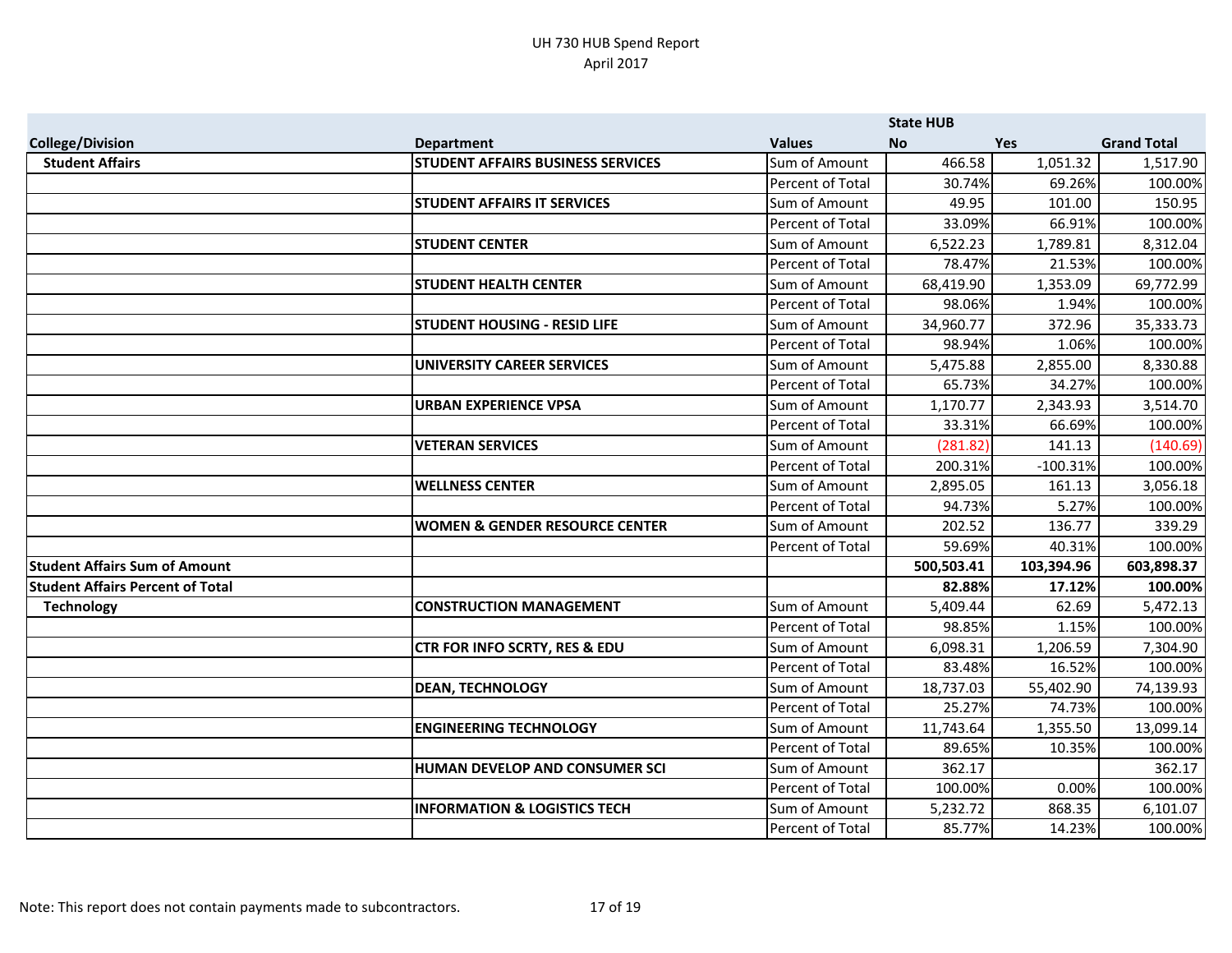|                                                   |                                             |                         | <b>State HUB</b> |           |                    |
|---------------------------------------------------|---------------------------------------------|-------------------------|------------------|-----------|--------------------|
| <b>College/Division</b>                           | <b>Department</b>                           | <b>Values</b>           | <b>No</b>        | Yes       | <b>Grand Total</b> |
| Technology Sum of Amount                          |                                             |                         | 47,583.31        | 58,896.03 | 106,479.34         |
| <b>Technology Percent of Total</b>                |                                             |                         | 44.69%           | 55.31%    | 100.00%            |
| Univ Marketing, Comm & Media Rel                  | MARKETING-UNIV MKT, COMM & MEDIA REL        | Sum of Amount           | 99,790.00        | 5,820.00  | 105,610.00         |
|                                                   |                                             | Percent of Total        | 94.49%           | 5.51%     | 100.00%            |
|                                                   | VC/VP UNIV MKTG, COMM & MEDIA REL           | Sum of Amount           | 1,435.51         | 889.27    | 2,324.78           |
|                                                   |                                             | Percent of Total        | 61.75%           | 38.25%    | 100.00%            |
| Univ Marketing, Comm & Media Rel Sum of Amount    |                                             |                         | 101,225.51       | 6,709.27  | 107,934.78         |
| Univ Marketing, Comm & Media Rel Percent of Total |                                             |                         | 93.78%           | 6.22%     | 100.00%            |
| <b>University Advancement</b>                     | <b>ALUMNI RELATIONS</b>                     | Sum of Amount           | 325.03           | 907.36    | 1,232.39           |
|                                                   |                                             | Percent of Total        | 26.37%           | 73.63%    | 100.00%            |
|                                                   | <b>ANNUAL GIVING</b>                        | Sum of Amount           | 45,249.53        |           | 45,249.53          |
|                                                   |                                             | Percent of Total        | 100.00%          | 0.00%     | 100.00%            |
|                                                   | <b>BUSINESS OPERATIONS</b>                  | Sum of Amount           | 4,024.67         | 4,049.43  | 8,074.10           |
|                                                   |                                             | Percent of Total        | 49.85%           | 50.15%    | 100.00%            |
|                                                   | <b>CAMPAIGN STRATEGIC INITIATIVES</b>       | Sum of Amount           | 76,055.19        | 6,070.27  | 82,125.46          |
|                                                   |                                             | <b>Percent of Total</b> | 92.61%           | 7.39%     | 100.00%            |
|                                                   | <b>CORPORATE &amp; FOUNDATION RELATIONS</b> | Sum of Amount           | 162.25           | 51.85     | 214.10             |
|                                                   |                                             | Percent of Total        | 75.78%           | 24.22%    | 100.00%            |
|                                                   | <b>DEVELOPMENT</b>                          | Sum of Amount           | 19,655.55        | 4,214.60  | 23,870.15          |
|                                                   |                                             | Percent of Total        | 82.34%           | 17.66%    | 100.00%            |
|                                                   | <b>GIFT MANAGEMENT</b>                      | Sum of Amount           | 167.38           |           | 167.38             |
|                                                   |                                             | Percent of Total        | 100.00%          | 0.00%     | 100.00%            |
|                                                   | <b>GIFT PROCESSING &amp; RECORDS</b>        | Sum of Amount           | 160.39           | 685.76    | 846.15             |
|                                                   |                                             | Percent of Total        | 18.96%           | 81.04%    | 100.00%            |
|                                                   | <b>INFORMATION SYSTEM &amp; REPORTING</b>   | Sum of Amount           | 3,750.00         |           | 3,750.00           |
|                                                   |                                             | Percent of Total        | 100.00%          | 0.00%     | 100.00%            |
|                                                   | <b>PLANNED GIVING</b>                       | Sum of Amount           | 5,125.00         | 68.97     | 5,193.97           |
|                                                   |                                             | Percent of Total        | 98.67%           | 1.33%     | 100.00%            |
|                                                   | <b>PRINCIPAL GIFTS</b>                      | Sum of Amount           | 9.20             |           | 9.20               |
|                                                   |                                             | Percent of Total        | 100.00%          | 0.00%     | 100.00%            |
|                                                   | <b>PROSPECT MANAGEMENT &amp; RESEARCH</b>   | Sum of Amount           | 613.89           |           | 613.89             |
|                                                   |                                             | Percent of Total        | 100.00%          | 0.00%     | 100.00%            |
|                                                   | UNIVERSITY ADVANCEMENT VC/VP                | Sum of Amount           | 172.90           | 144.78    | 317.68             |
|                                                   |                                             | Percent of Total        | 54.43%           | 45.57%    | 100.00%            |